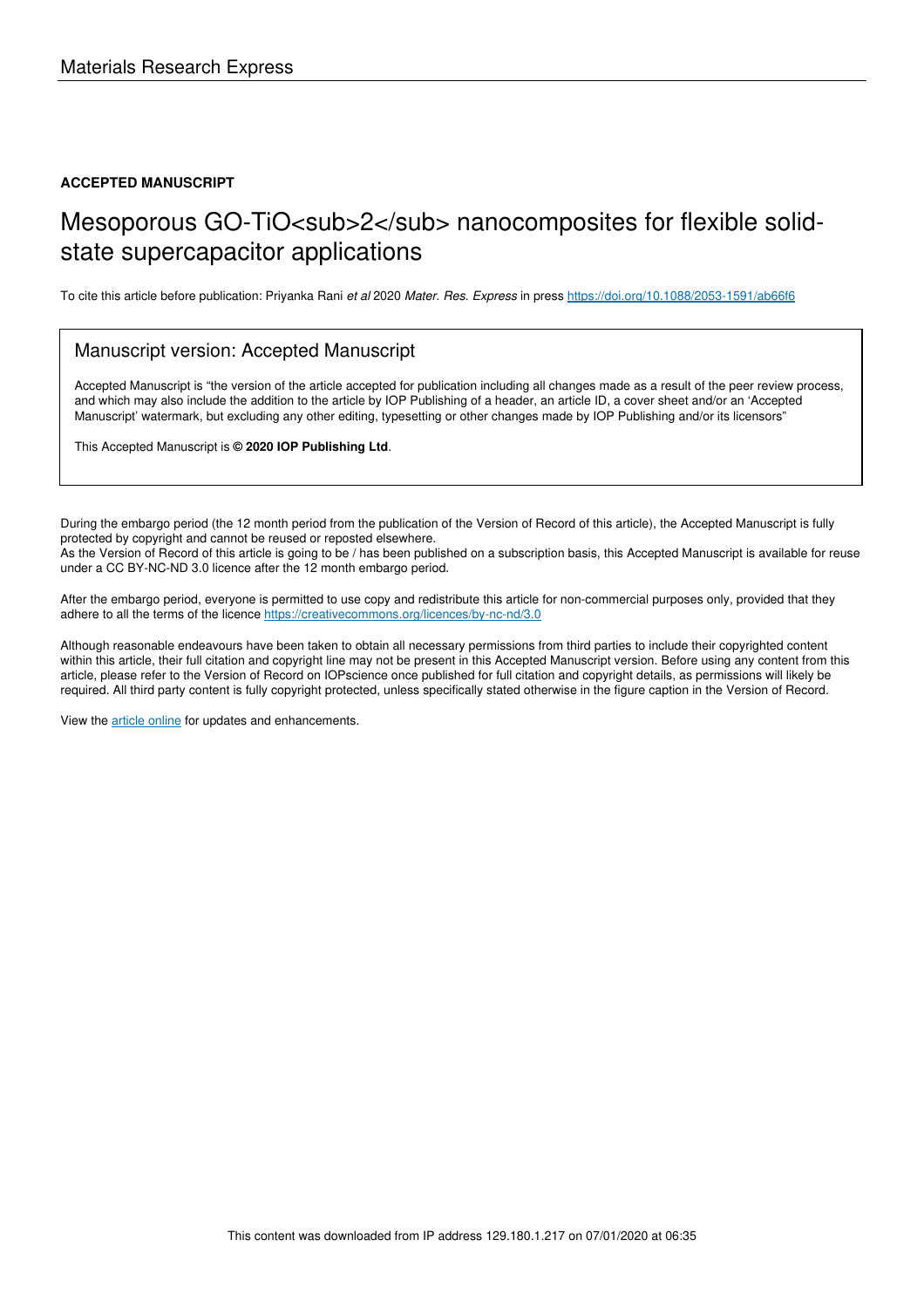## **Mesoporous GO-TiO2 Nanocomposites for Flexible Solid-state Supercapacitor Applications.**

*Priyanka Rani,<sup>1</sup>Arup Ghorai,<sup>1</sup> Saptarsi Roy,<sup>2</sup> Dipak K Goswami,<sup>3</sup> Anupam Midya,<sup>1</sup> \* Samit K Ray 4 School of Nanoscience and Technology, Indian Institute of Technology Kharagpur, Kharagpur 721302, India, Department of Mechanical Engineering, Aryan Institute of Engineering and Technology, Bhubaneswar, 752050, India* 

*Department of Physics, Indian Institute of Technology Kharagpur, Kharagpur 721302, India S. N. Bose National Centre for Basic Sciences, Kolkata 700 106, India Corresponding email: anupam.midya@iitkgp.ac.in; anumidya@gmail.com:* 

#### **Abstract:**

Fabrication of flexible solid-state supercapacitor is a field of paramount importance because of its potential application in portable devices. In this article, graphene oxide and titanium dioxide hybrid (GO-TiO<sub>2</sub>) nanocomposites of different compositions are employed for the fabrication of flexible solid-state supercapacitors. An easy, fast, scalable and controlled sol-gel method is devised for GO-TiO<sub>2</sub> nanocomposites growth from different amounts of graphene oxide and titanium isopropoxide at atmospheric pressure. Highly monodispersed rutile  $TiO<sub>2</sub>$  nanospindle is homogenously grafted on GO by a controlled HCl catalyzed reaction. BET  $N_2$  adsorption desorption isotherm analysis confirms formation of the mesoporous structure having a large specific surface area favourable for faster reversible adsorption and desorption of ions. An optimum composition of  $GO-TiO<sub>2</sub>$  nanocomposite (TG25) exhibits a high areal specific capacitance of 73.43 mF/cm<sup>2</sup> at a current density of 0.5 mA /cm<sup>2</sup> due to formation of electrical double layer in a solid-state supercapacitor. The fabricated device shows high power density (3.5 mW/ cm<sup>2</sup>), a high energy density (0.007 mWh/ cm<sup>2</sup>), good flexibility and excellent cycling stability, 92% specific capacitance retention after 10,000 continuous charge-discharge cycles. Finally, three supercapacitors in a series have illuminated a red LED, indicating the nanocomposite as a potential candidate for energy storage technology. **24**<br> **Mesoporo[u](mailto:anumidya@gmail.com)s GO-TiO2 Nanocomposites for Plexible Solid-state**<br> **Supercapacitor Applications.**<br> *Friendale Rand: Angle Globeni: Saptaris Ray, Dipick K Graecant. Angle BigGas Saptaris Ray, Dipick R Graecant. Angle Glob*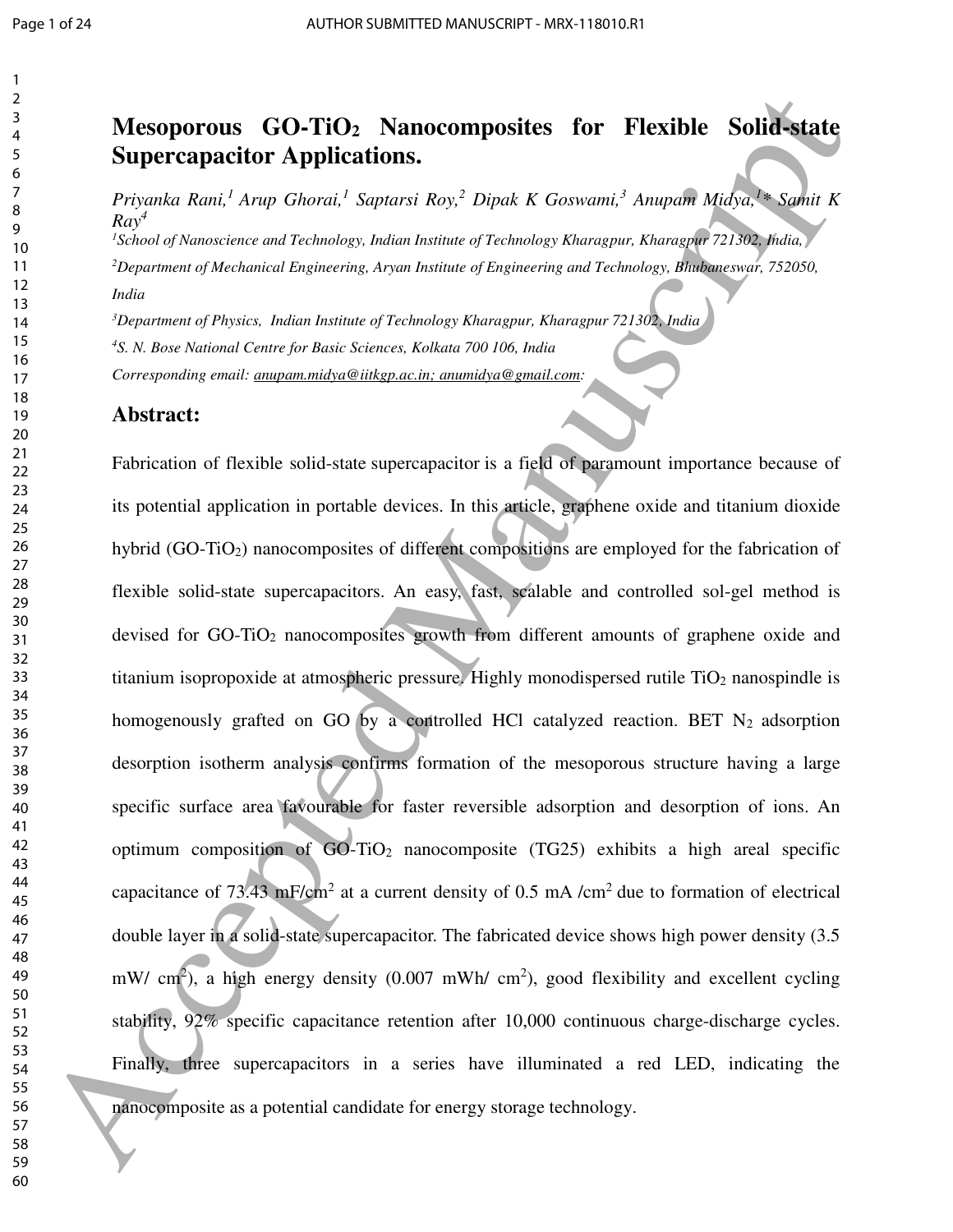**Keywords**: Rutile TiO<sub>2</sub>, GO, Nanospindles, Nanocomposites, gel electrolyte, Supercapacitors.

## **Introduction:**

Solid-state supercapacitors having a high power density and high specific capacitance have attracted great attention for their high stability, flexibility, long term use and they are complementary of battery in energy storage applications.[1] The performance of electrical double layer (EDL) supercapacitors, store energy due to reversible charge accumulation and desorption, can be improved by engineering the critical parameters such as increasing the electrical conductivity, [2] surface area and interconnectivity of active electrode materials.[3] In this respect, various transition metal oxides such as  $MnO_2$ ,  $Nb_2O_5$ ,  $RuO_2$ ,  $Co_3O_4$ , and  $Ni(OH)_2$ have been employed in supercapacitor having different structure and morphology which attributed to high specific surface area. In addition, transition metal oxides shows large pseudocapacitance due to surface redox reactions.[4]  $RuO<sub>2</sub>$  is one of the most promising electrode materials due to its ultrahigh pseudocapacitance (700 F  $g^{-1}$ ), low resistivity, high chemical and thermodynamic stability under electrochemical environments. However it's application is restricted due to the high cost.[5]  $Co<sub>3</sub>O<sub>4</sub>$  has high theoretical capacitance (up to 3560 F  $g^{-1}$ ), and well-defined redox behavior but delivers poor rate capability and reversibility due to its poor electrical conductivity and large crystallite size.[6]  $MnO<sub>2</sub>$  can also be used as electrode material because it is predicted to show a high capacitance and it is inexpensive. But its poor conductivity  $(10^{-5} - 10^{-6} \text{ S cm}^{-1})$  limits the charge/discharge rate for high-power applications.[7]  $TiO<sub>2</sub>$  forms conventional electrical double-layer capacitor (EDLC) and shows rectangular cyclic voltammetry curves which make it a promising electrode material for supercapacitor devices.  $TiO<sub>2</sub>$  nanostructures have tunable high surface area, low cost, environmentally benign behavior and long term chemical stability which make it attractive **Expansive Retrict TO<sub>3</sub> CO<sub>3</sub> Nuncemputes, Nuncemposites, get electrolyte, Superoposites.<br>
For inductions<br>
Suid-state superopositions having a high prover density and high specific conceptions from<br>
the state superoposit**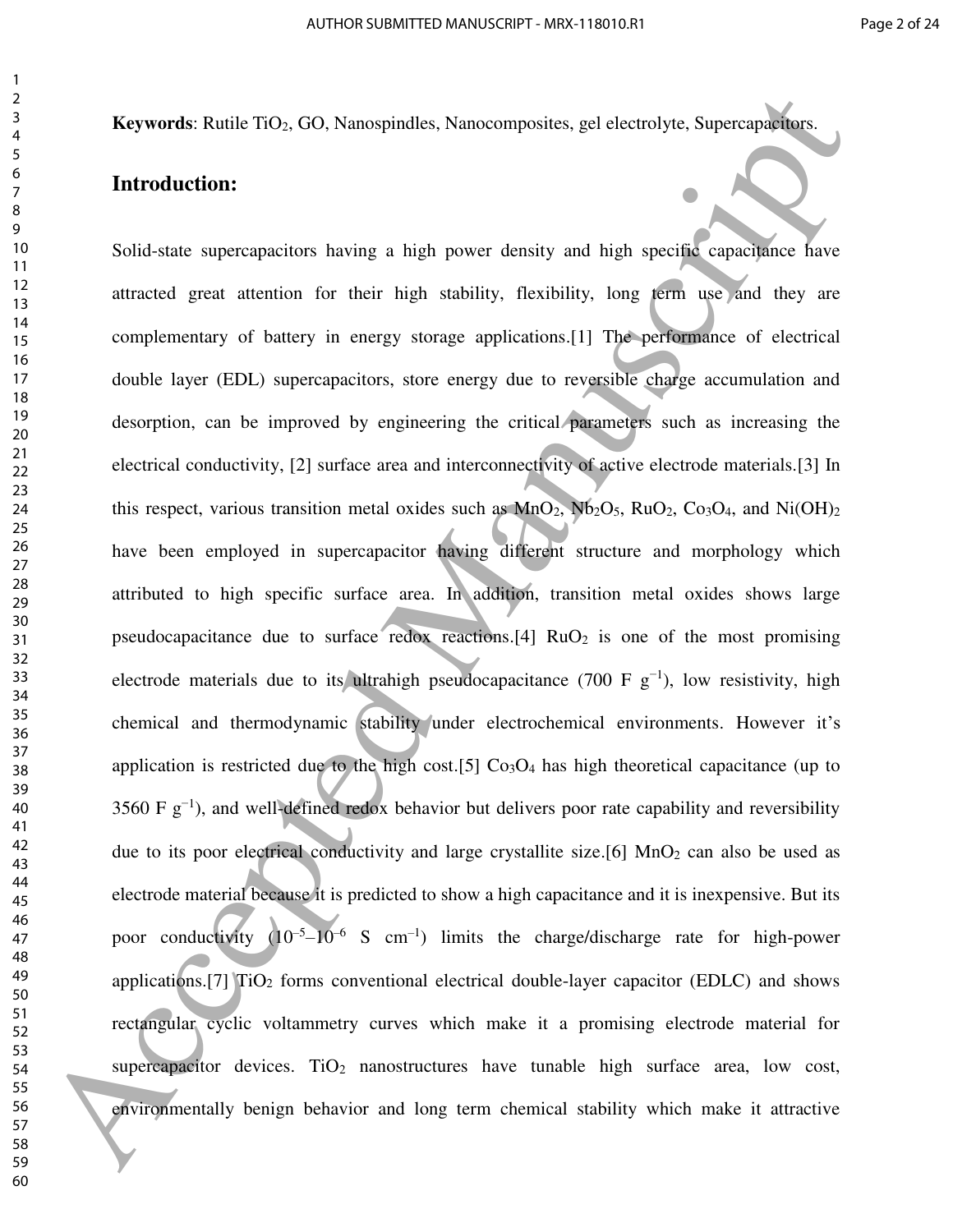material in bio-implant and other sophisticated energy storage application.[8] However, it has a lower theoretical capacity (1206 F  $g^{-1}$ ) and its high resistivity results in large internal resistance, slow ion diffusion and poor electron transfer.[9]<sup>{</sup>[10] On the other hand, supercapacitors of the bare carbon material exhibit high surface area, good conductivity, and restricted ionic accessibility.<sup>[11]</sup> Therefore, it is interesting to pair transition metal oxides such as  $TiO<sub>2</sub>$  with carbonaceous materials such as graphene to form composites to extract the benefits of both materials reducing the limitation of each material.[12] Restacking of graphene sheets can be minimized by using  $TiO<sub>2</sub>$  nanoparticles as intercalator, which eventually increases the specific surface area, sustaining better access of ionic electrolyte. Graphene, a sp<sup>2</sup>-hybridized twodimensional carbon sheet, exhibits extraordinary mechanical flexibility,[13] high chemical stability, high electrical conductivity, and high specific surface area  $(2630 \text{ m}^2 \text{ g}^{-1})$  attractive for the flexible device applications. $[14]$ <sup>[15]</sup> noterial in busing<br>that and other suphisticated energy storage application.[8] Bowever, thus<br>3<br>bow is antifactor and provident transfer (9)(10) On the other hand, superparently (evidence,<br>3<br>bow is a diffusion and providen

Few graphene-TiO<sub>2</sub> nanocomposites have been synthesized at high pressure or using surfactants or additives to minimize the agglomeration of  $TiO<sub>2</sub>$ . [16] [17] For example, Xiang et al. [18] have reported shape and coupling effects of hydrothermally synthesized reduced graphene oxide-TiO2 composites for supercapacitor applications using expensive nickel disk as the current collector. A bare  $TiO<sub>2</sub>$  nanotube array is also employed in supercapacitor to achieve a low aerial capacitances of 2.6 mF cm<sup>-2</sup>.[19] Size-tunable anatase  $TiO<sub>2</sub>$  nanospindles assembled with titanium oxynitride/titanium nitride graphene nanocomposites show high cycling performance in rechargeable lithium ion batteries.<sup>23</sup> Flexible composite film of  $rGO/TiO<sub>2</sub>$ , grown at high temperature (600 °C), is employed as supercapacitor electrode in three-electrode cell configuration.[20] However, controlling the size of particles, their morphology and dispersion density of inorganic nanocrystals on graphene sheets, which eventually increase the electrical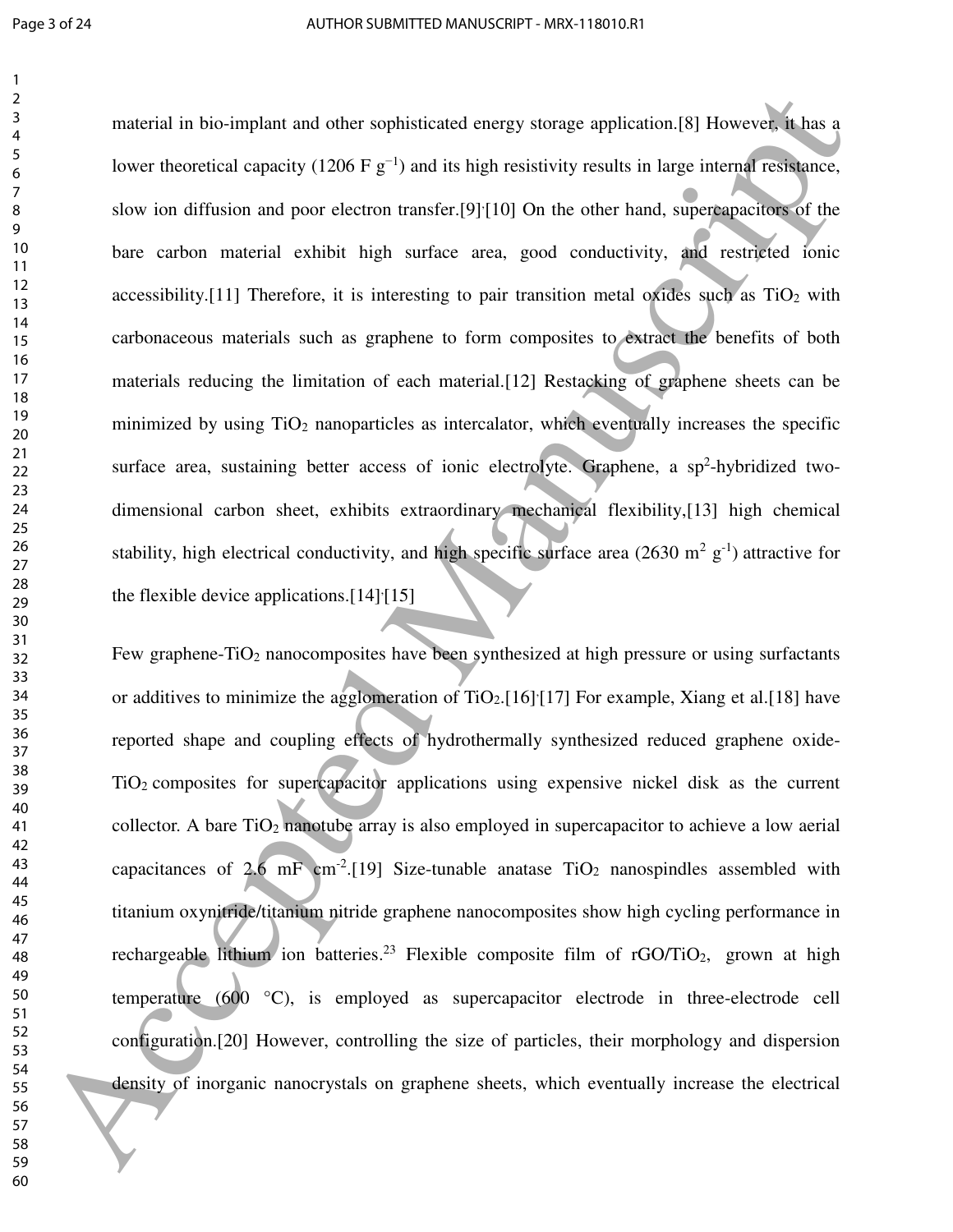conductivity and surface area leading to a superior supercapacitor performance in two electrode configuration is still a challenge, and needs more attention.

Here, we report an easy, controlled, in-situ growth of mesoporous  $GO-TiO<sub>2</sub>-nanocomposites$  of different compositions at atmospheric pressure. The evolutions of HCl catalyzed  $TiO<sub>2</sub>$ nanospindles of rutile phase on graphene platform are monitored by SEM, TEM, XPS, XRD and Raman spectroscopy techniques. The nanocomposites are employed in flexible solid-state supercapacitor device using acetylene black conducting filler and a gel PVA-H<sub>3</sub>PO<sub>4</sub> electrolyte on flexible steel plate electrode. The devices show excellent cyclic stability (92% specific capacitance retention after 10,000 charge-discharge cycles), high specific capacitance and power density, indicating the  $GO-TiO<sub>2</sub>$  nanocomposite as a potential candidate for energy storage applications. The novelty of the work lies in the easy growth of mesoporous GO-TiO<sup>2</sup> nancomposite and demonstration of flexible solid-state supercapacitor igniting LED bulbs. conductivity and surface area leading to a superior superagnotive performance in two degrade<br>
or figures in the case of the constraints of the constraints of the constraints of the constraints of the case of the case of t

#### **Materials and Characterizations:**

Graphite powder, KMnO<sub>4</sub>, Sodium nitrate, Titanium tetraisopropoxide,  $30\%$  H<sub>2</sub>O<sub>2</sub>, and conc. H2SO4 (98%), HCl were purchased from Sigma Aldrich and used without further purifications. Ultra pure water was obtained from Sartorius ultra pure water purification system (Model Arium Comfort II) and ultra pure water was used for the whole experiment.

#### **Physical Characterization**

The morphologies of the prepared samples were characterized by Field emission scanning electron microscopic (FESEM). FESEM Images were taken by SUPRA 40 Field Emission Scanning Electron Microscope (Carl Zeiss SMT AG, Germany). High Resolution Transmission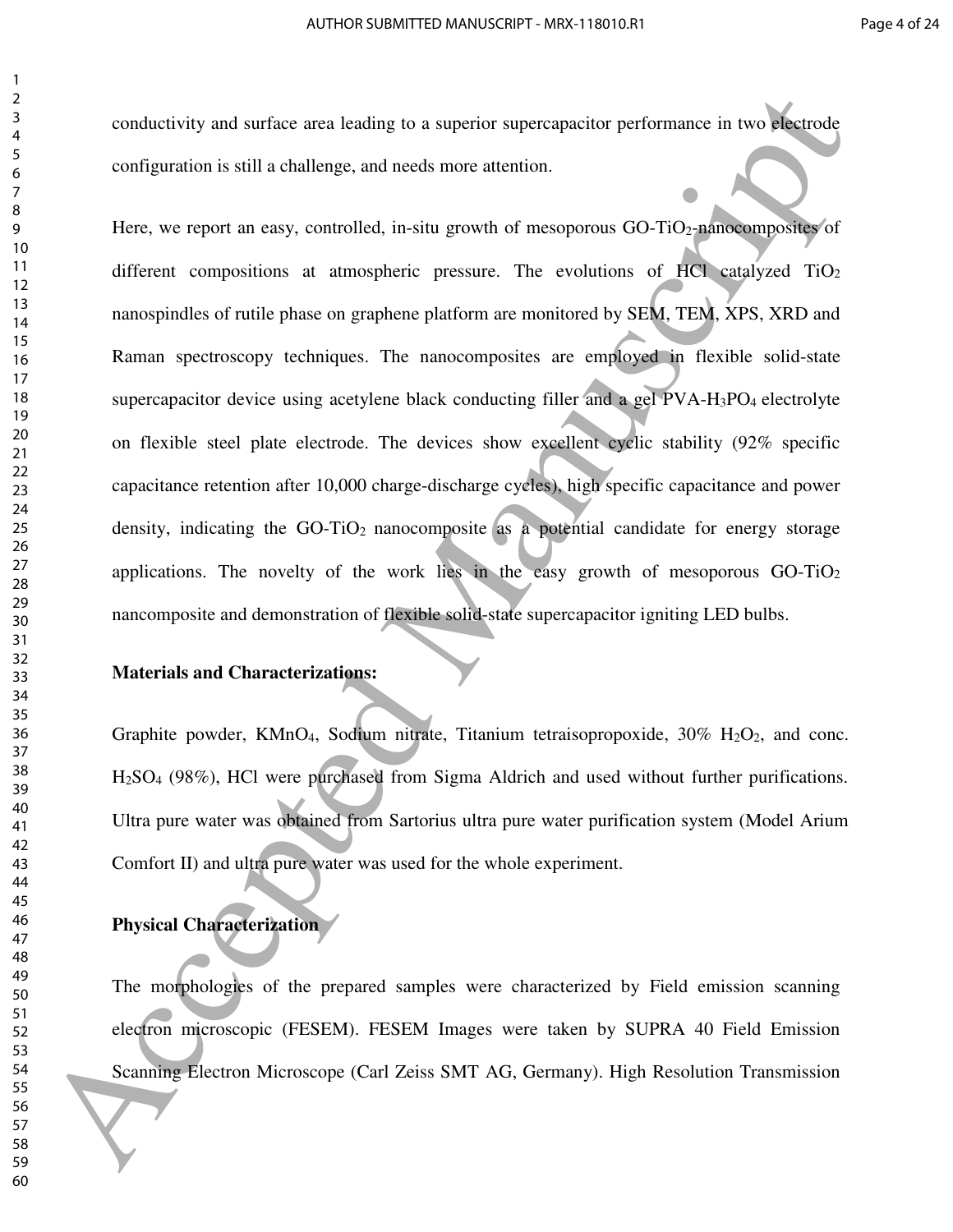Electron Microscopy images were taken by JEOL 200 keV instrument. The phase analysis and structure were investigated by X-ray diffraction measurements. Raman spectroscopy (Lab RAM HR JovinYvon) is carried to study the crystalline quality and local structural disorder of nanocomposites. The surface chemical composition and chemical states of the elements in the samples were identified by X-ray photoelectron spectroscope (model PHI 5000 Versa Probe II (ULVAC, PHI Inc.). The electrochemical properties and capacitance measurements of the GO-TiO2 nanocomposites electrodes were characterized using cyclic voltammetry (CV), galvanostatic charge discharge (GCD) and electron impedance spectroscopy (EIS) using an electrochemical station (Gamry, Model 1000 interface) with a two-electrode configuration using H<sub>3</sub>PO<sub>4</sub>/PVA electrolyte, GO-TiO<sub>2</sub> nanocomposite active material deposited on electrodes on steel plate. The EIS measurements were conducted at varying frequency from 0.001 Hz to 10 kHz with amplitude of 5 mV at an open-circuit voltage. The CV and GCD were tested between 0 and 1 V, and the areal specific capacitance (mF/cm<sup>2</sup>) was calculated from discharge curves from the following equation. Election Microscopy images were taken by JLO1. 200 keV instrument. The phase analysis and<br>straints were investigated by X-ray diffraction measurements. Raman spectroscopy (LaWRAM<br>HR Jovin Yven) is carried to start the ery



Where *I*,  $\Delta t$ , *A* and  $\Delta V$  is discharged current, discharge time, area of electroactive material and potential window, respectively.

At a given scan rate the specific energy density (E.D; mWh/cm<sup>2</sup>) and Specific power density  $(P.D; mW/cm<sup>2</sup>)$  of the device was calculated from the following equation

$$
E.D = \frac{CAV^2}{7200}
$$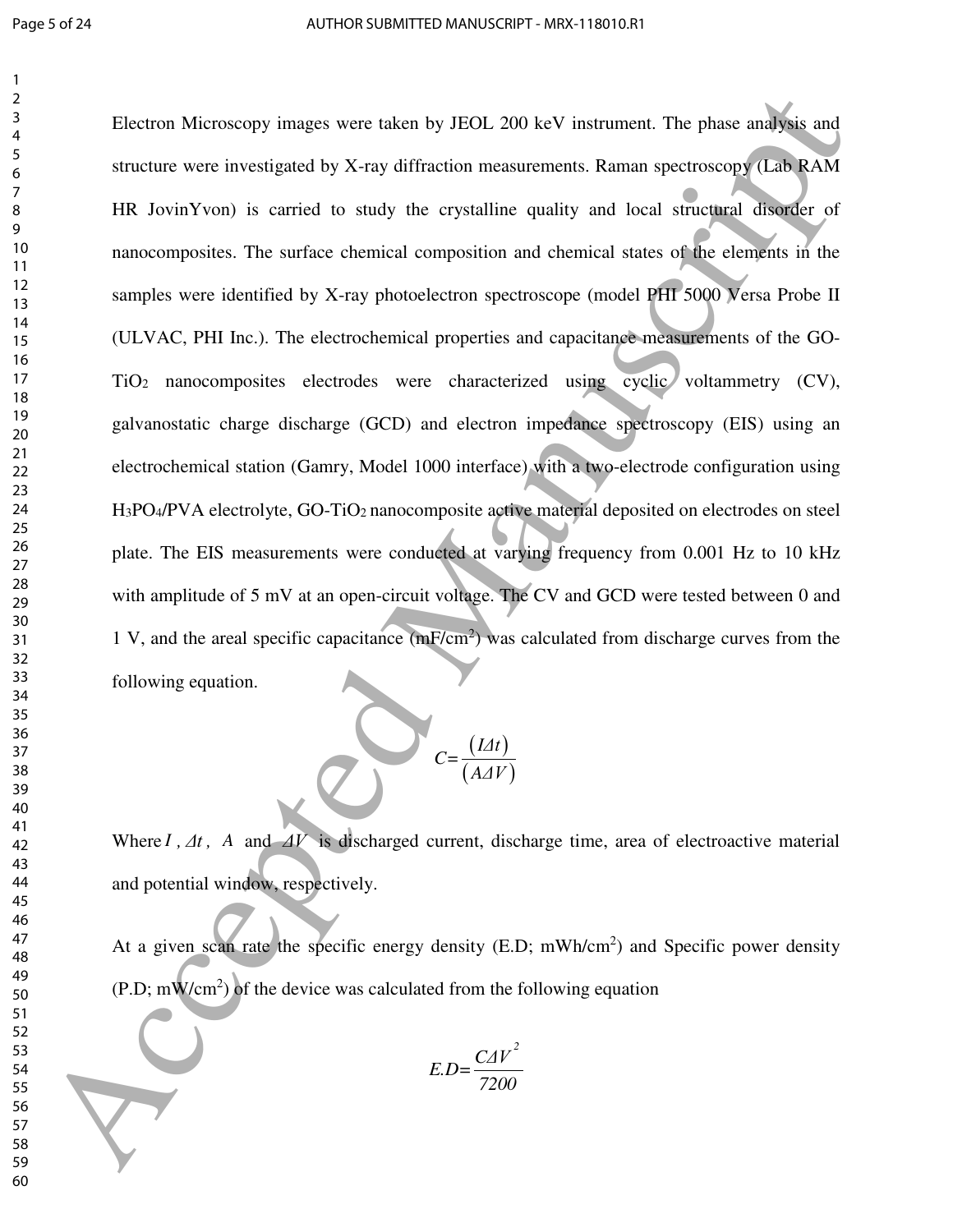$$
P.D = \frac{E.D \times 3600}{\Delta t}
$$

 $\Delta t$  is the duration (sec) of the discharge half-cycle in the discharge curve.

## **Synthesis of GO**

Graphite oxide was synthesized by the modified Hummer and Offeman's method with graphite powder.[21] Graphite powder was oxidized using  $KMnO<sub>4</sub>$  in presence of conc H<sub>2</sub>SO<sub>4</sub>. Graphite oxide slurry was filtered and exfoliated in DI water by ultrasonication in a bath sonicator as described in our previous work.[22] The graphene oxide was purified sequentially by centrifugation and dispersion of the precipitations in DI water. The GO was collected after removing small and big graphene oxide particle at a high and low centrifugation speed, respectively.

## **Synthesis of GO-TiO<sup>2</sup>**

The schematic of GO-TiO<sub>2</sub> nanocomposite synthesis is shown in Figure 1. Concisely,  $0.937 \mu L$  of titanium tetraisopropoxide (TTIP) was dissolved in 40 ml ultrapure DI containing 5 ml HCl under vigorous stirring with a magnetic stirrer for 30 min. Different amounts of as-synthesized GO (10, 25, 50 and 100 mg) are added to the solution and stirred for 30 min, separately. After that, the temperature of the growth solution was maintained at  $120^{\circ}$ C for 2 hr for each sample. A gray precipitation was obtained. The resultant precipitation was washed with distilled water for three times by centrifugation at 10,000 rpm after dispersing and followed by discarding the supernatant to remove remaining ions in the by-product. The precipitation was collected and **Example 20**<br>
For the densition (section of the distribution of the distribution control of the distribution of the distribution of the distribution of the distribution of the distribution of the distribution of the prope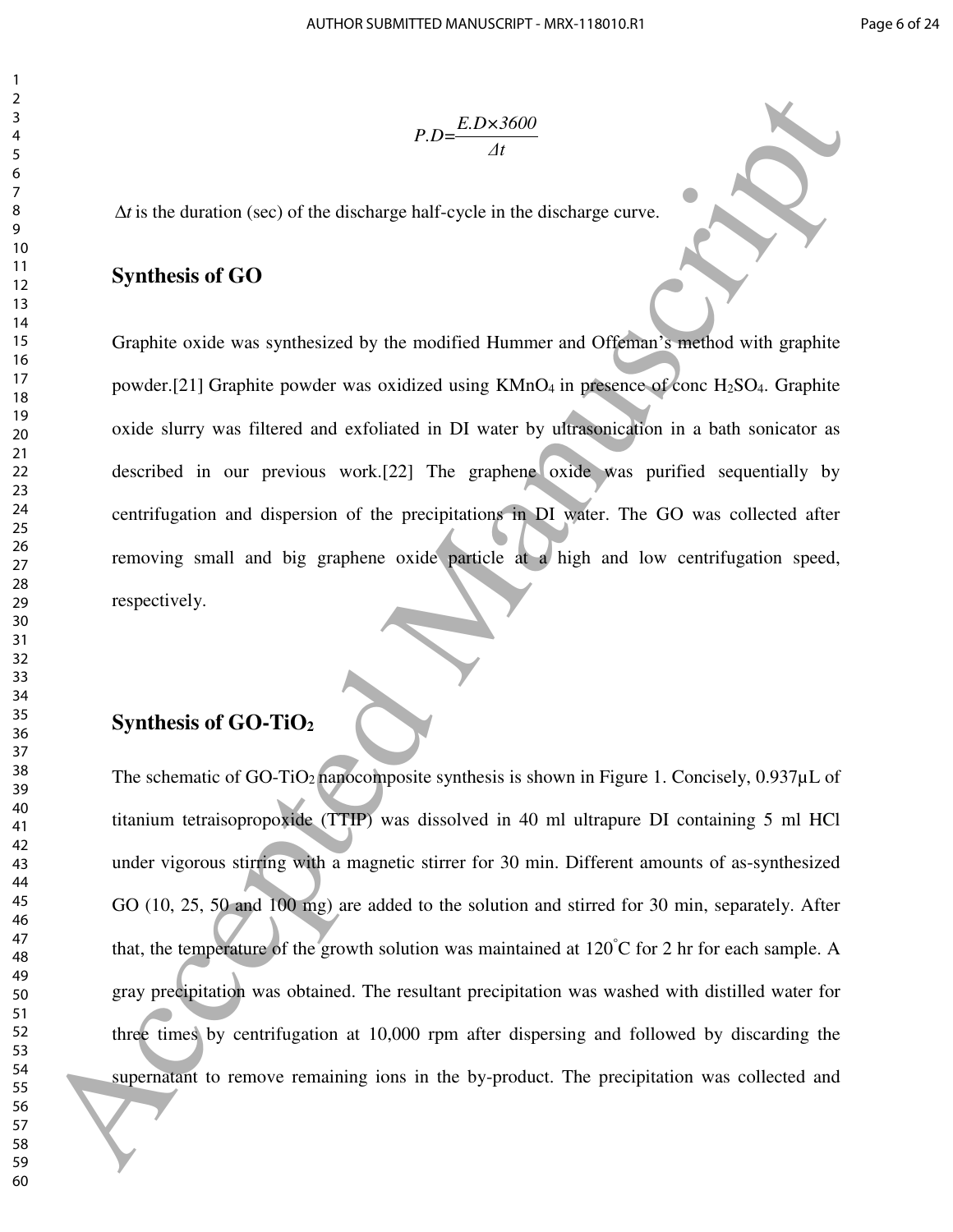dried in an oven at 100 °C for 12 hr for further characterization and device fabrications. Few control TiO2 samples were also prepared without addition of GO at similar condition using different acid concentrations (0.5 M HCl, 0.5 M HNO<sub>3</sub>, 1M HCl). The resultant  $GO-TiO<sub>2</sub>$ nanocomposites were termed as TG10, TG25, TG50, and TG100 prepared using 10, 25, 50, and 100 mg of GO, respectively.

## **Supercapacitor device fabrication:**

Electrodes comprised of GO-TiO2 nanocomposite as active material was prepared by mixing the 85:15 mixture of GO-TiO2 nanocomposite and acetylene black in N, N-dimethylformamide (DMF). The solution of the active material was prepared by stirring the mixture of  $GO-TiO<sub>2</sub>$ nanocomposites and acetylene black for overnight at 60 °C in DMF. The black color solution was drop casted on to stainless steel plates (0.01 mm width) and dried at 80 °C for 30 min in the oven. The active layer film was soaked in gel electrolyte aq.  $PVA-H_3PO_4$  gel electrolyte for 10 min. The gel electrolyte was prepared by dissolving 1g PVA in 10 ml DI water at 60 °C for 12 hr, then 1 ml H<sub>3</sub>PO<sub>4</sub> was added into the solution and stirred for 2 hr. After drying in an oven for 2 hr at 60 °C, the electrodes were kept for 24 hr at room temperature. Next, the two symmetric fabricated electrodes were sandwiched carefully. PVA plays a dual role here as a binder to hold the active layer as well as a separator between two electrodes preventing shorting. To evaporate extra amount of water, the device was further dried at 60 °C in an oven for 2 hr before the measurement was performed. diel in an oven at 100 °C for 12 he for further chanceretration and device fabrication properties<br>  $\frac{3}{2}$ <br>
ordinal TO<sub>2</sub> samples were also prepared without addition of GO at similar condition space<br>
officered acid conc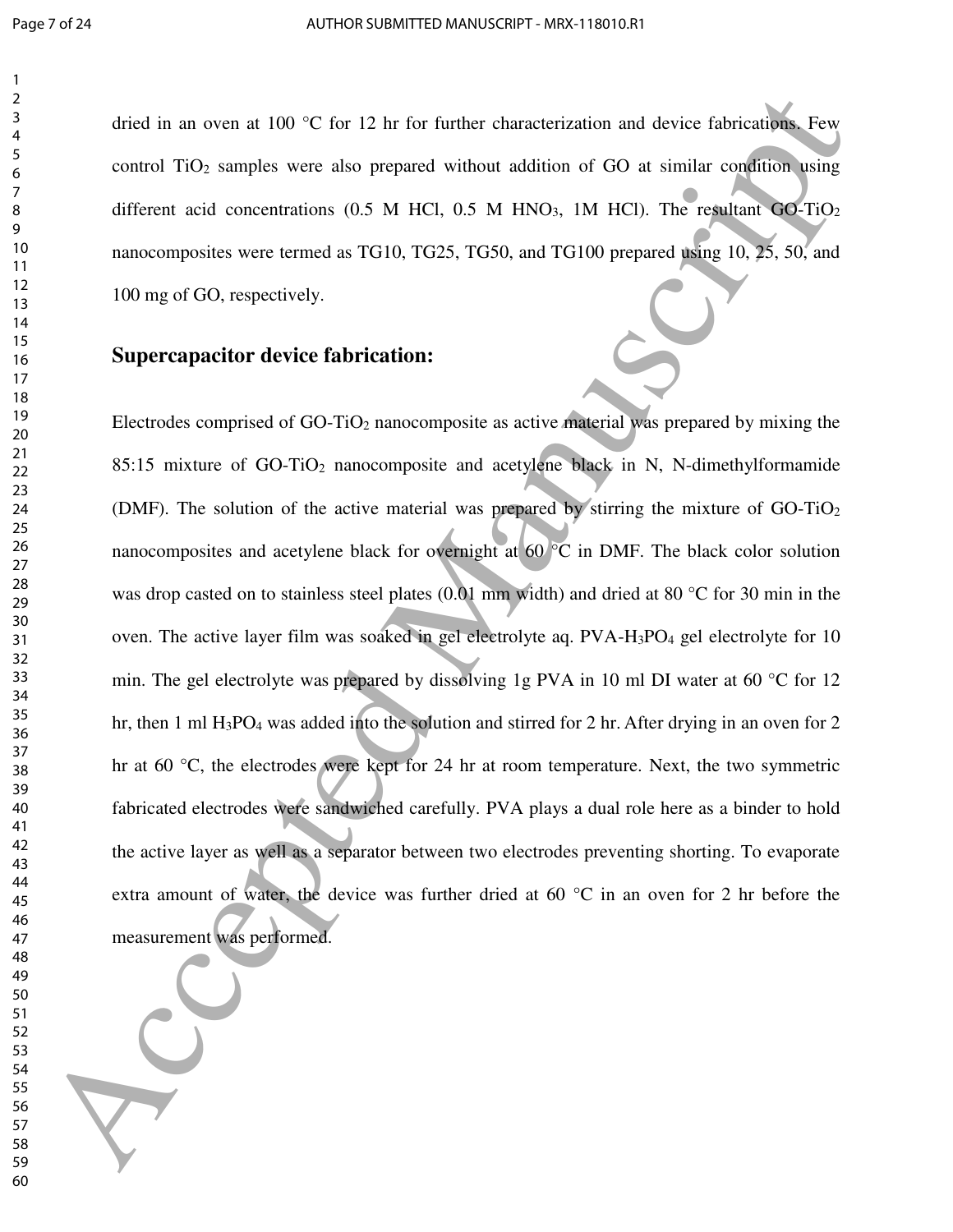

**Figure 1:** Schematic diagram of the evolution of TiO<sub>2</sub> nanospindles on graphene oxide.

## **Results and Discussions:**

Figure 2(a) shows the FESEM image of agglomerated TiO<sub>2</sub> nanospindles in the absence of GO. A typical wrinkle structure of multilayer GO sheet is found in FESEM image, as shown in Figure 2(b). Whereas homogenously dispersed nanospindles on GO is shown in Figure 2(c). Incorporation of different proportions of GO precursor to the same TTIP amount  $(0.1:1, 1:$  $0.25:1$ , 1: 0.5:1 and 1:1) dispersion density of TiO<sub>2</sub> nanospindles can be tailored on GO sheets as shown in Figure S1 (ESI). Compared with homogeneous growth in the solution, the nanospindles prefer to nucleate heterogeneously at the defect sites (oxygen containing moieties) on the GO sheets so free unattached single nanospindles can't be found in the product. There is no effect seen on morphology, including the size and shape by varying the reaction time after two hours, while keeping other conditions constant. Nanospindles are grafted uniformly onto the graphene oxide sheets after induction of GO to the TTIP precursor, keeping the nanospindle-shape of TiO<sup>2</sup> unchanged. However, the size of  $TiO<sub>2</sub>$  nanospindles changes from 154 to 311 nm in length and **Example 1998**<br> **Example 1998**<br> **Example 1998**<br> **Example 1998**<br> **Example 1998**<br> **Example 1998**<br> **Example 1999**<br> **Example 1999**<br> **Example 1999**<br> **Example 1999**<br> **Example 1999**<br> **Example 1999**<br> **Example 1999**<br> **Example 1999**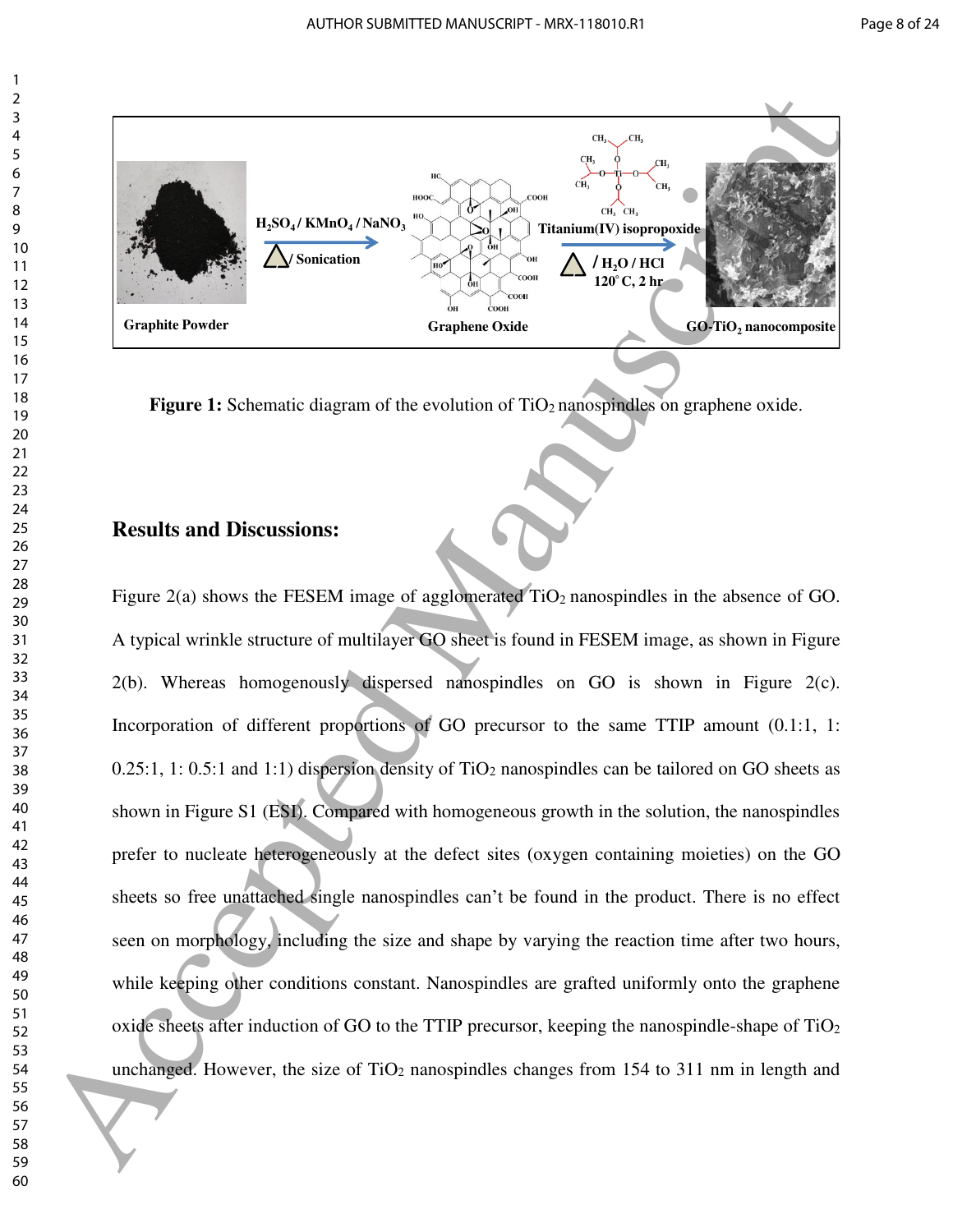

**Figure 2:** (a) Typical FESEM image of bare TiO<sub>2;</sub> (b) graphene oxide; (c) TG 25. (d) Typical TEM image of TG25; (e) HRTEM image of TG25; (f) SAED pattern of TG25.

Typical FESEM image of TG25 is shown in Figure 2(c) where  $\sim$ 268 nm long nanospindle of  $\sim$ 78 nm diameter is homogenously grafted on GO. Figure 2 (d) shows the TEM images of  $TiO<sub>2</sub>$ nanospindle grafted on graphene oxide in TG25. Presence of TiO<sub>2</sub> prevents the restacking of graphene oxide layers and expected to exhibit a higher specific surface area which is essential for supercapacitor applications.[23] It may be noted that after a prolong sonication and washing  $TiO<sub>2</sub>$ nanospindles are remain attached to GO sheets, indicating a strong interaction between GO sheets and TiO2 nanospindles. This intimate hybridization endows easy and fast charge transport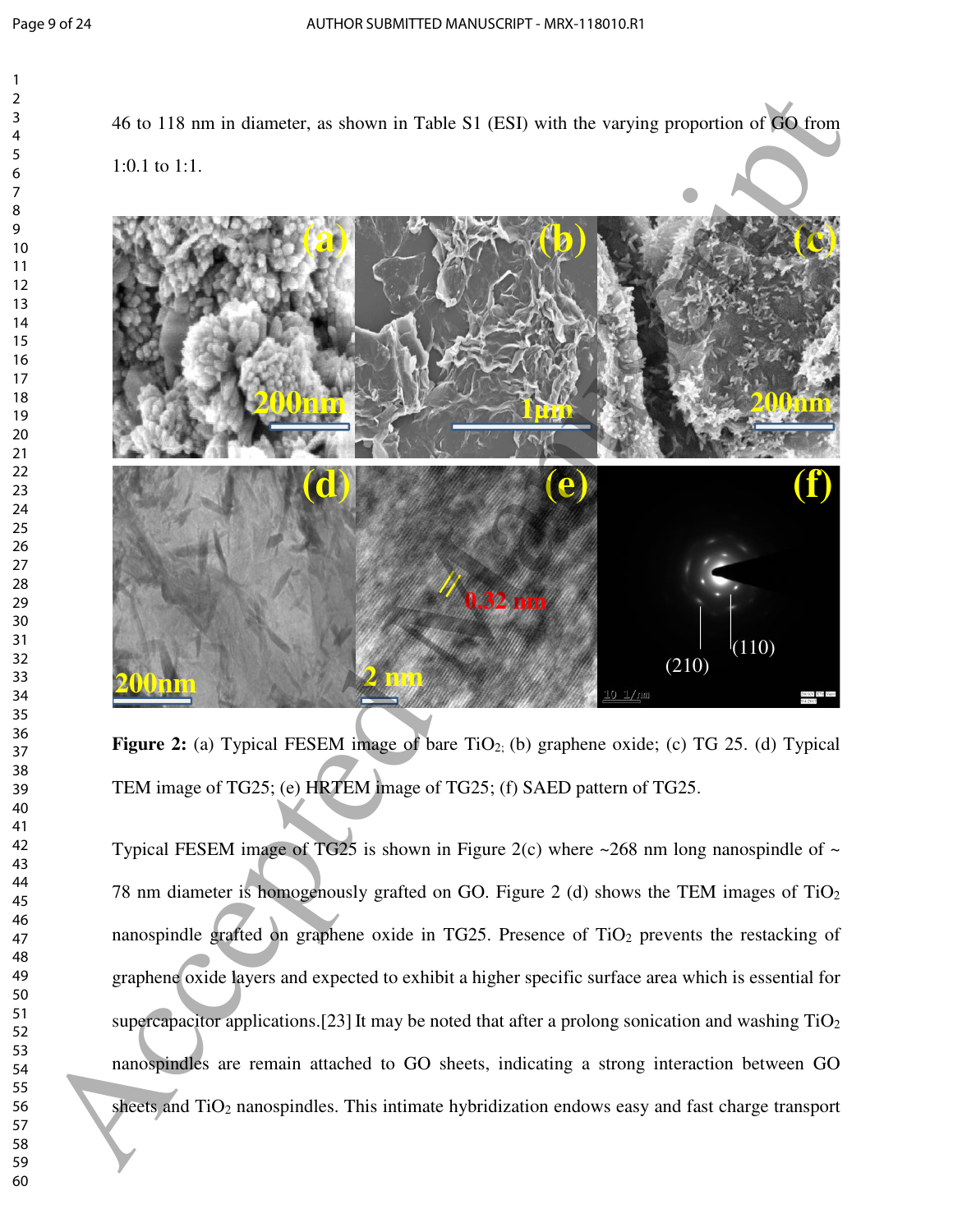between GO and TiO<sub>2</sub> nanospindles beneficial for improved supercapacitor performance. The lattice fringe spacing of  $TiO<sub>2</sub>$  nanoparticle in HRTEM image (Figure 2 (e)) is found to be 0.32 assigned to the (110) inter planner distance of the rutile phase.[24]<sup>{</sup>[25] Selected area electron diffraction (SAED) patterns confirm good crystallinity and the lattice planes of the pure tetragonal-rutile  $TiO<sub>2</sub>$  phase.



Figure 3: (a) Typical XRD patterns of bare TiO<sub>2</sub> and graphene oxide and TG25. (b) Raman spectra of different GO-TiO<sub>2</sub> nanocomposites. (c) X-ray photoelectron spectra of core level C1s electron of TG25. (d) Ti2p core level electron of TG25.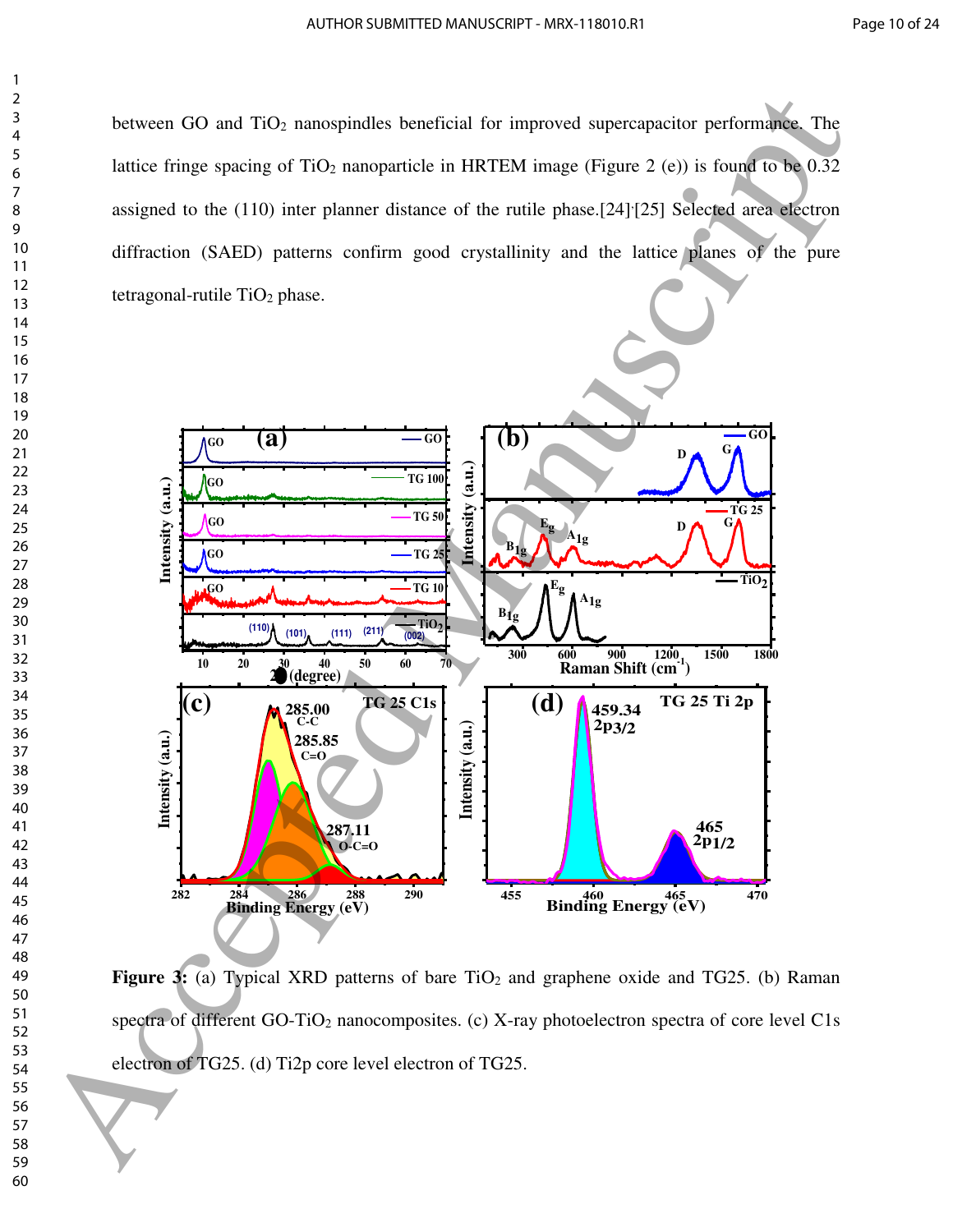The crystal structure of TiO<sub>2</sub>, GO-TiO<sub>2</sub> nanocomposites, and graphene oxide were characterized using X-Ray diffraction (XRD) analysis and the XRD patterns are shown in Figure 3(a). For  $TiO<sub>2</sub>$  and GO-TiO<sub>2</sub> nanocomposites, all of the peaks can be indexed as the tetragonal rutile phase with primitive lattice, space group- P42/mnm (136), and lattice constant a  $\pm$  b=4.601 c=2.956 from (JCPDS 89-0552). Interestingly, it is observed that the concentration of hydrochloric acid is critical to obtain Rutile phase TiO2. Below 1.0 M concentration of HCl produces a mixture of rutile and anatase. Whereas above 0.5 M concentration of nitric acid produces spherical particles of anatase phase as shown in Figure S2 (ESI). When the concentration of hydrochloric acid in the solution is higher than 1.0 M, the product is nanospindle of pure rutile phase, (Figure S3, ESI). Even at the same concentration, hydrochloric acid is more effective for the formation of the rutile phase than nitric acid. [26] From above observations, we can conclude that HCl plays major role in the reaction: (i) due to an acidic medium, hydrolysis rate of TTIP got suppressed and slowed down and (ii) HCl is the major factor for the formation of the nanospindle shape of TiO2. The crystal structure of TRO<sub>2</sub> (OL-TIO) mass composites, and graphene oxide were changement<br>
18  $\mu$  sing X-Ray diffuscion (XRD) analysis and the XRD patterns are shown in Figure 300. For<br>
160 and GO TiO, annoxomposites,

The bonding structures of the  $GO-TiO<sub>2</sub>$  nanocomposites were characterized by Raman spectroscopy shown in Figure 3(b). The characteristic Raman peaks for  $TiO<sub>2</sub>$  and TG25 nanocomposites are observed at ~ 441 and 606 cm<sup>-1</sup> attributed to the  $E<sub>g</sub>$  and  $A<sub>1g</sub>$  modes of rutile TiO<sub>2</sub>, respectively. Two characteristic peaks are observed for bare GO at  $\sim$  1349 and 1592 cm<sup>-1</sup>, and for TG25 at ~ 1352 and 1597 cm<sup>-1</sup>, corresponding to the well-defined D and G bands for the defect and graphitized structures, respectively. The D-band corresponds to the disorder with sp<sup>3</sup> structural imperfections. Therefore, the intensity ratio ( $I_D/I_G$ ) for GO is found to be 0.83, signifying the presence of the large amount of defect  $(sp^3 C)$  in the sample. The change of I<sub>D</sub> /I<sub>G</sub> from 0.83 to 1.30 with the increasing proportion of TiO<sub>2</sub> indicates a strong hybridization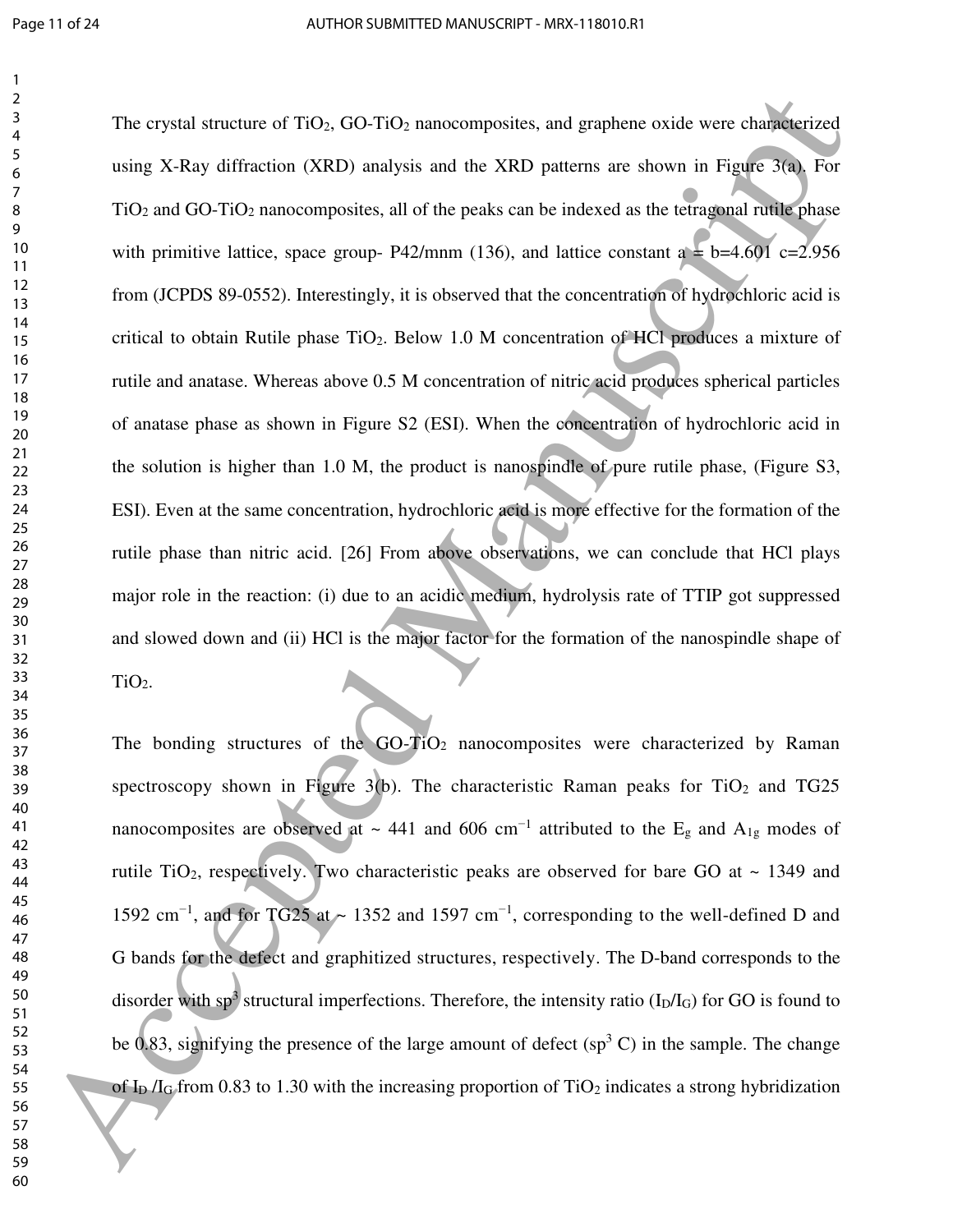of TiO2 and graphene oxide. Raman spectra of GO and different GO-TiO2 nanocomposites are shown in Figure S4.

The nanocomposite formation is also investigated by X-ray photoelectron spectroscopy (XPS). Figure 3(c) shows the C1s electron binding energy peaks, with a binding energy of 285 eV attributed to the C–C and C=C bonds, while the peaks centered at the binding energies of 285.85, 287.11eV correspond to carbonyl (C=O) and carboxyl (O-C=O) carbon, respectively. The presence of Ti2p core level photoelectron spectrum of Ti  $2p_{3/2}$  at 459.34 eV and Ti  $2p_{1/2}$  at 465 eV in Figure 3(d) is a signature of Ti (IV). Figure S5 (ESI) shows the comparative photoelectron spectra of Ti2p core level electron for different compositions of nanocomposite. The broadening of the peak for Ti2p core level electron with the increase in the proportion of GO in Figure S5 (ESI) indicates intimate mixing of  $TiO<sub>2</sub>$  and GO. 61 TiO<sub>2</sub> and prophere coide. Ruman spectra of GO and different GO-TiO<sub>2</sub> manceauposite in<br>
8 <br>
60 Accepted Manuscript (Section Manuscript (Section Manuscript (Section Manuscript (Section Manuscript (Section Manuscript (S



Figure 4: (a) Textural properties of GO-TiO<sub>2</sub> nanocomposites; (b) BET  $N_2$  adsorption–desorption isotherm of TG25.

To get an insight into the surface property and supercapacitor performance of the nanocomposites, the specific surface area, a pore diameter of bare  $TiO<sub>2</sub>$ , TG 25, TG50 and bare GO are investigated by BET nitrogen adsorption-desorption isotherm measurements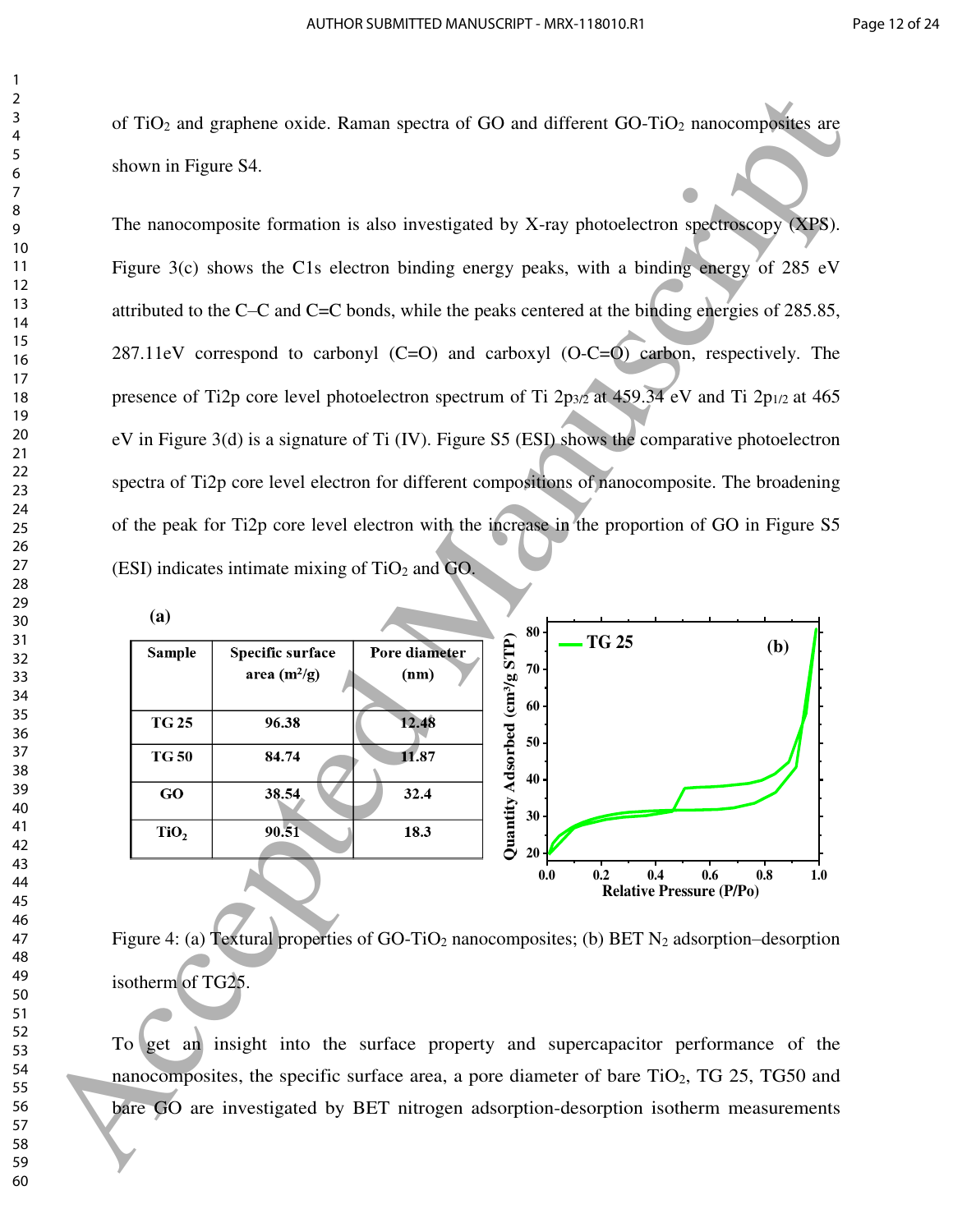using Beckman Coulter SA3100 surface area analyzer. Specific surface area and pore diameter of nanocomposites are tabulated in (Figure 4a). TG 25 has shown higher surface area than TG50, bare  $TiO<sub>2</sub>$  and bare GO. The high specific surface area of TG25 nanocomposite may attribute to a superior specific capacitance performance in a supercapacitor. From BET measurement, the average pore diameter of TG25 is found to be 12.48 nm, indicating mesoporous nature of the electrode material which allows easy adsorption and desorption of smaller  $H^+$  (1.2 Å) and  $PO_4^{3-}$  (2.38Å) ions and hence contributing to the capacitance of the supercapacitor. The TG25 shows type IV isotherm (Figure 4b) which is a characteristics of mesoporous structures.



**Figure 5:** Typical CV curves of (a) different compositions of GO in TiO<sub>2</sub> at 200 mV/s scan rate; (b) TG 25 at different scan rates. Charge-discharge curves of (c) different compositions of GO-TiO<sub>2</sub> at 0.5 mA/cm<sup>2</sup> current density; (d) TG25 at different current densities.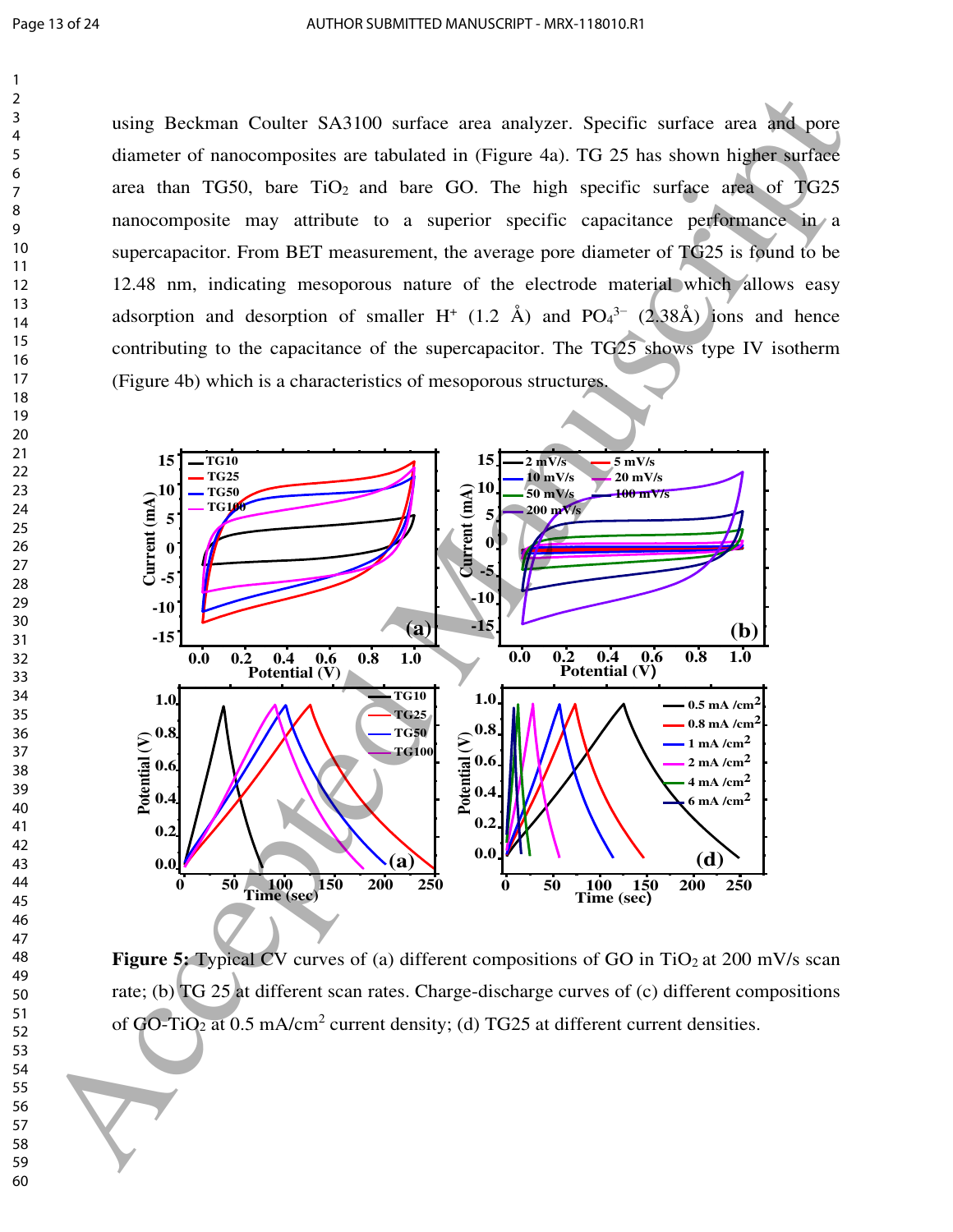Electrochemical charge storage properties of the fabricated solid-state supercapacitor devices were evaluated by cyclic voltammetry  $(CV)$ . Figure  $5(a)$  presents the steady state CV curves of GO-TiO<sub>2</sub> based solid-state supercapacitors of different compositions at a scan rate 200 mV/s. The nearly rectangular shape and enclosed area under the CV curves of all compositions indicate that the supercapacitor performance is composition dependent. The TG25 based supercapacitor shows the highest specific capacitance value because of the optimum composition of GO and TiO2 provides good electrical contact and maximum surface area (see Table S2 ESI). Figure 5 (b) represents the CV curve of TG25 based supercapacitor at various scan rates (from 2 to 200 mV/s). The CV curves of the TG25 based supercapacitor maintain nearly rectangular shapes without having a faradic current at all the scan rates, indicating its excellent capacitive behavior originating from the electrical double layer (EDL) formation. It may be noted that the bare TiO<sub>2</sub> has a very low electrochemical capacitance (<40  $\mu$ F cm<sup>-2</sup>) because of its low conductivity and negligible faradic capacitance.[27] Electrochemical charge sometic properties of the fabricated solid-state supercupation devices<br>severe evaluated by cyclic voltamentry (CV). Equation (severe seases) state (W campes of<br>GO TiO<sub>2</sub> based solid-state supercupat

Galvanostatic charge-discharge (GCD) curves are shown in Figure 5 (c) and (d) for different compositions at 0.5 mA/cm<sup>2</sup> current density and different current densities of TG25 based device, respectively. The charge-discharge curves are nearly triangle shape having a negligible internal resistance (IR) drop, indicating easy adsorption and desorption of ions. According to the GCD curves, the specific capacitances of the composites are calculated in the potential windows ranging from  $\ddot{\theta}$  to 1V. It is found that the TG25 based supercapacitor shows a highest specific capacitance of  $\sim$ 73.43 mF/cm<sup>2</sup>. The specific capacitance value of the TG25 based supercapacitor is compared to that of other GO/RGO-metal oxide based solid-state supercapacitor and displayed in Table 1. The fabricated TG25 based device outperforms other devices, indicating the GO-TiO<sup>2</sup> as a potential candidate for energy storage applications.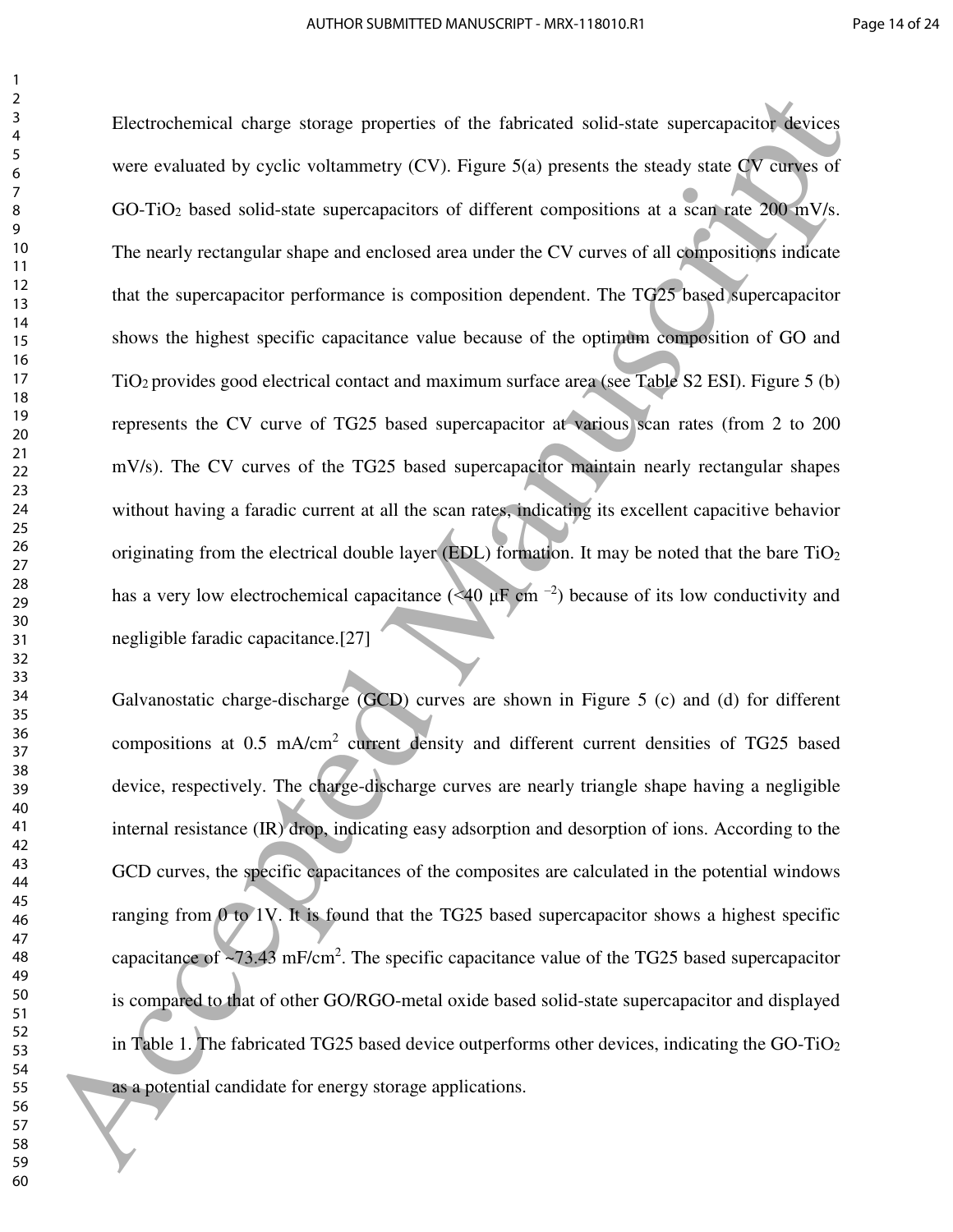| <b>Electrode Material</b>                                               | Method                                                               | Specific<br>capacitance     | Potential<br>window | Cyclic stability/<br>Specific<br>capacitance<br>retention                           |
|-------------------------------------------------------------------------|----------------------------------------------------------------------|-----------------------------|---------------------|-------------------------------------------------------------------------------------|
| Multilayer<br>hybrid<br>films of<br>graphene<br>and<br>titanium dioxide | Layer-by-layer<br>(LBL) self-assembly<br>technique                   | $0.857$ mF cm <sup>-2</sup> | $-0.1 - 0.7V$       | 98%<br>capacity<br>retention<br>after<br>1500 cycles.                               |
| rGO/TiO2 NR/rGO                                                         | Hydrothermal<br>preparation                                          | $114.5 \text{ F g}^{-1}$    | $0 - 0.8V$          | 85% of its initial<br>capacitance after<br>4000 cycles.                             |
| Carbon/TiO <sub>2</sub> /reduc<br>ed graphene oxide<br>composite        | Vapour-induced<br>phase separation and<br>self-assembly<br>processes | 23.6mF $cm^{-2}$            | $-0.2 - 0.8V$       | 97.6<br>$\%$<br>maintenance of<br>initial<br>the<br>after<br>capacity<br>500 cycles |
| NF/rGO/H-Fe2O3                                                          | Surfactant-free<br>hydrothermal method                               | 37.88 mF $cm^{-2}$          | $0-1.5V$            | 97%<br>of<br>capacitance<br>retention after<br>10000 cycles                         |

> 57 58 59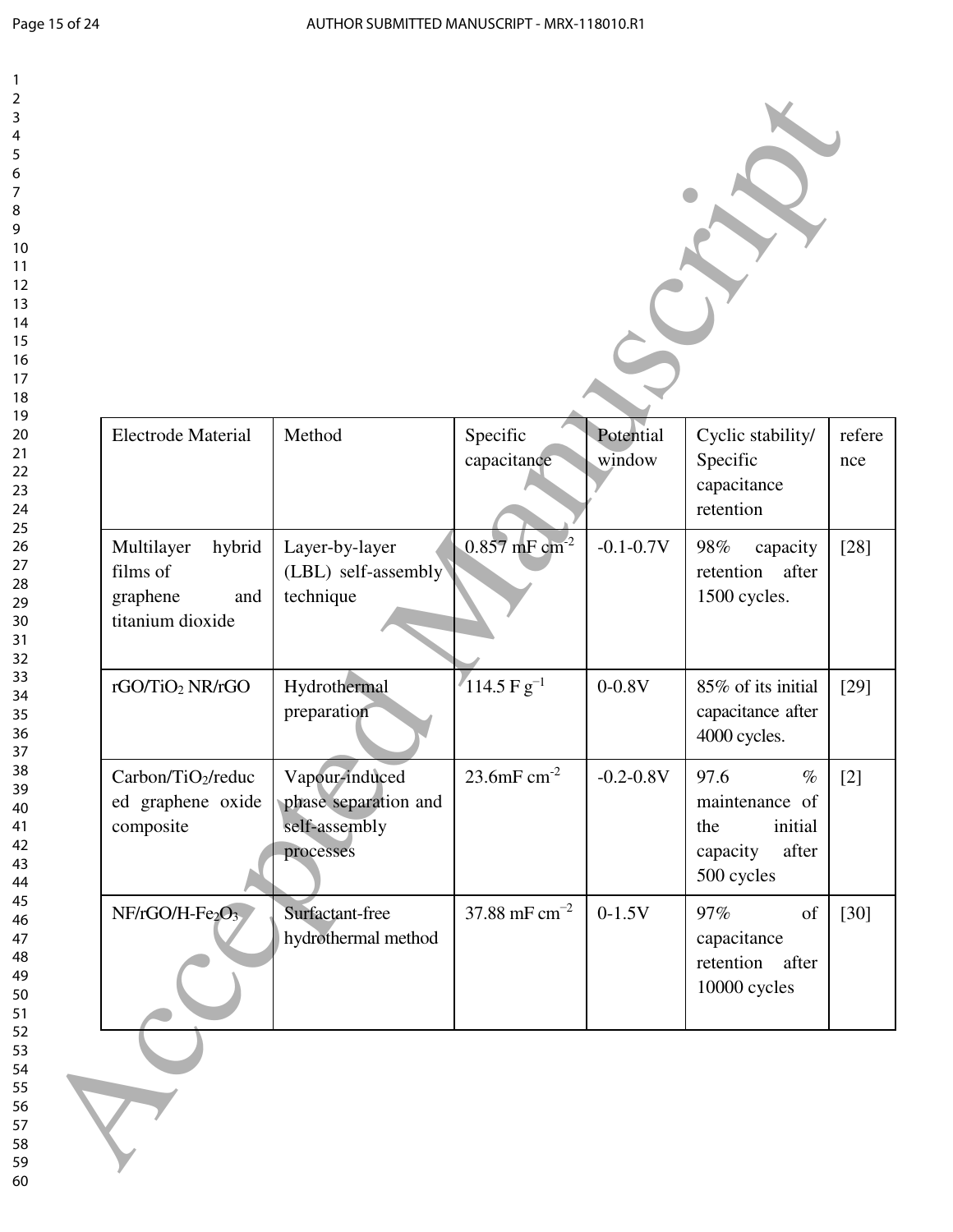| $MnO2$ -deposited<br>graphene fibers | Facile wet-spinning<br>assembly method         | 59.2 mF $cm^{-2}$ | $0-1.6$ V | 92.7%<br>initial<br>capacitance<br>retention<br>after<br>8000 cycles | $\sqrt{31}$  |
|--------------------------------------|------------------------------------------------|-------------------|-----------|----------------------------------------------------------------------|--------------|
| $GO-TiO2$                            | Solvothermal<br>at<br>atmospheric<br>pressure. | 73.43mF $cm^{-2}$ | $0-1$ V   | 92%<br>capacity<br>after<br>retention<br>10000 cycles                | This<br>Work |

**Table 1:** Comparative performance of GO/RGO-metal oxide based solid-state supercapacitors



**Figure 6:** Typical Nyquist plots fitted with equivalent circuit diagram (inset) for different compositions based supercapacitor (a) TG 10, (b) TG 25, (c) TG 50 and (d) TG 100.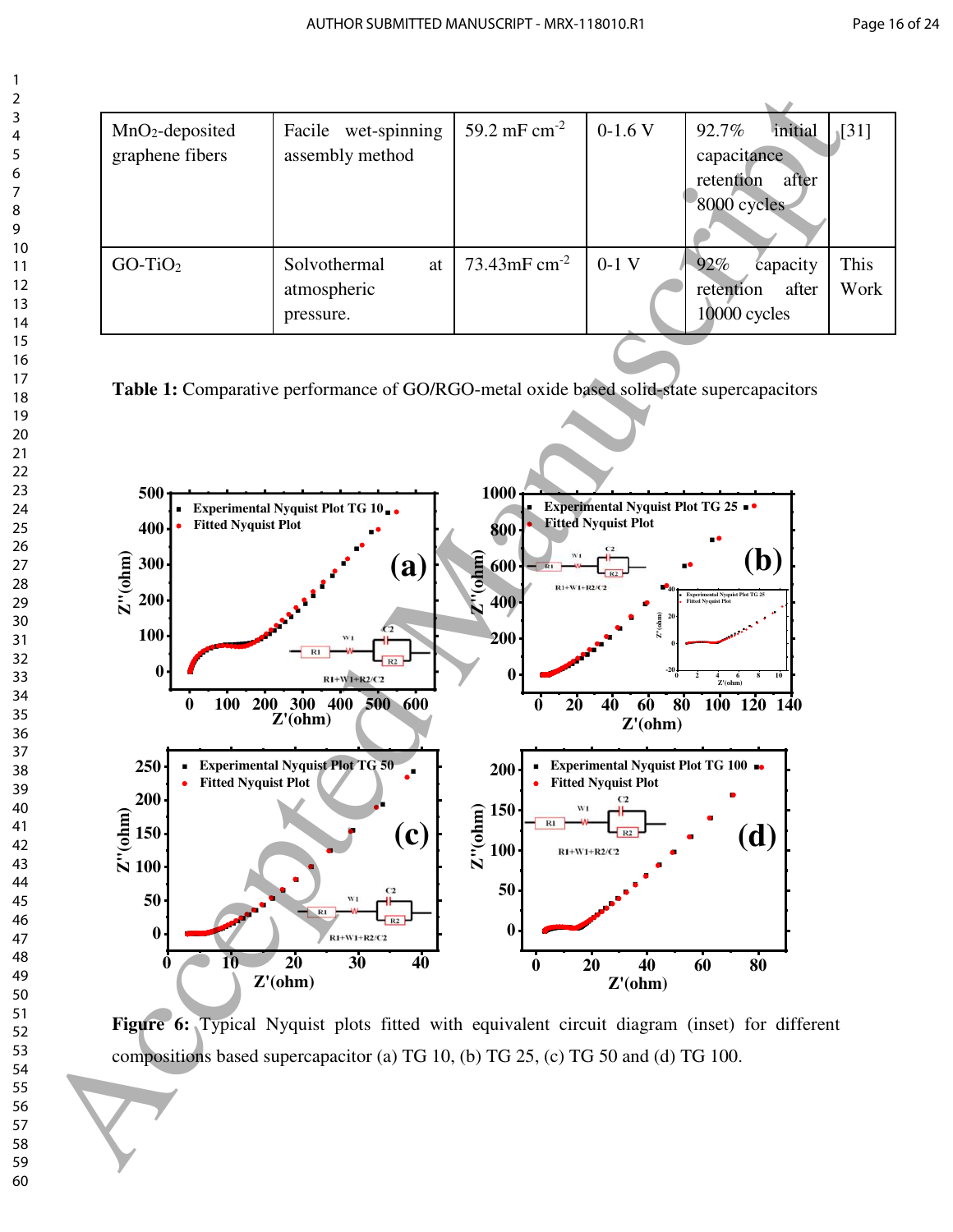To investigate the origin of high specific capacitance, electrochemical impedance measurements were carried out over a frequency range from 0.001 Hz to 10 kHz. Figure 6 shows the Nyquist plots of the all compositions of GO-TiO2 nanocomposite based supercapacitors. Nyquist plot for each composition shows a single semicircle and straight line slope in the high-frequency region and low frequency regions, respectively. The sloping straight line in the low frequency region is attributed to the ion diffusion/transportation in the electrode, and the single semicircle corresponds to the interfacial charge-transfer resistance between electrodes and electrolyte. Charge transfer resistance  $(R_{ct})$  values of TG10, TG25, TG50, and TG100 based supercapacitors are calculated to be 113.5, 2.3, 3.1, 9.3 ohm, respectively after fitting the Nyquist plot in the equivalent circuit shown in the inset of Figure a-d. It is found that  $R<sub>ct</sub>$  value for TG25 based supercapacitor is the lowest and that's the reason for high specific capacitance value of TG25 based supercapacitors.[32] The equivalent series resistance (ESR) values are found to be 1.64, 0.82, 2.30 and 3.17 Ω, deduced from the point of the curve intersection with a lateral axis for TG10, TG25, TG50 and TG100, respectively. ESR is the sum of electrolyte resistance, intrinsic resistance of the active materials and the contact resistance between electrode electrolyte interfaces. The low value of ESR confirms a good contact between electrode materials and current collector (steel) and a small resistance between the electrode and electrolyte interfaces. To investigate the origin of high specific or<br>parameter and other than the strainer, electrochemical impedime measurement<br>were carried not near a frequency range from 0.000 Hz. to 10 MHz. Figure 6 shows the sugar<br>plass of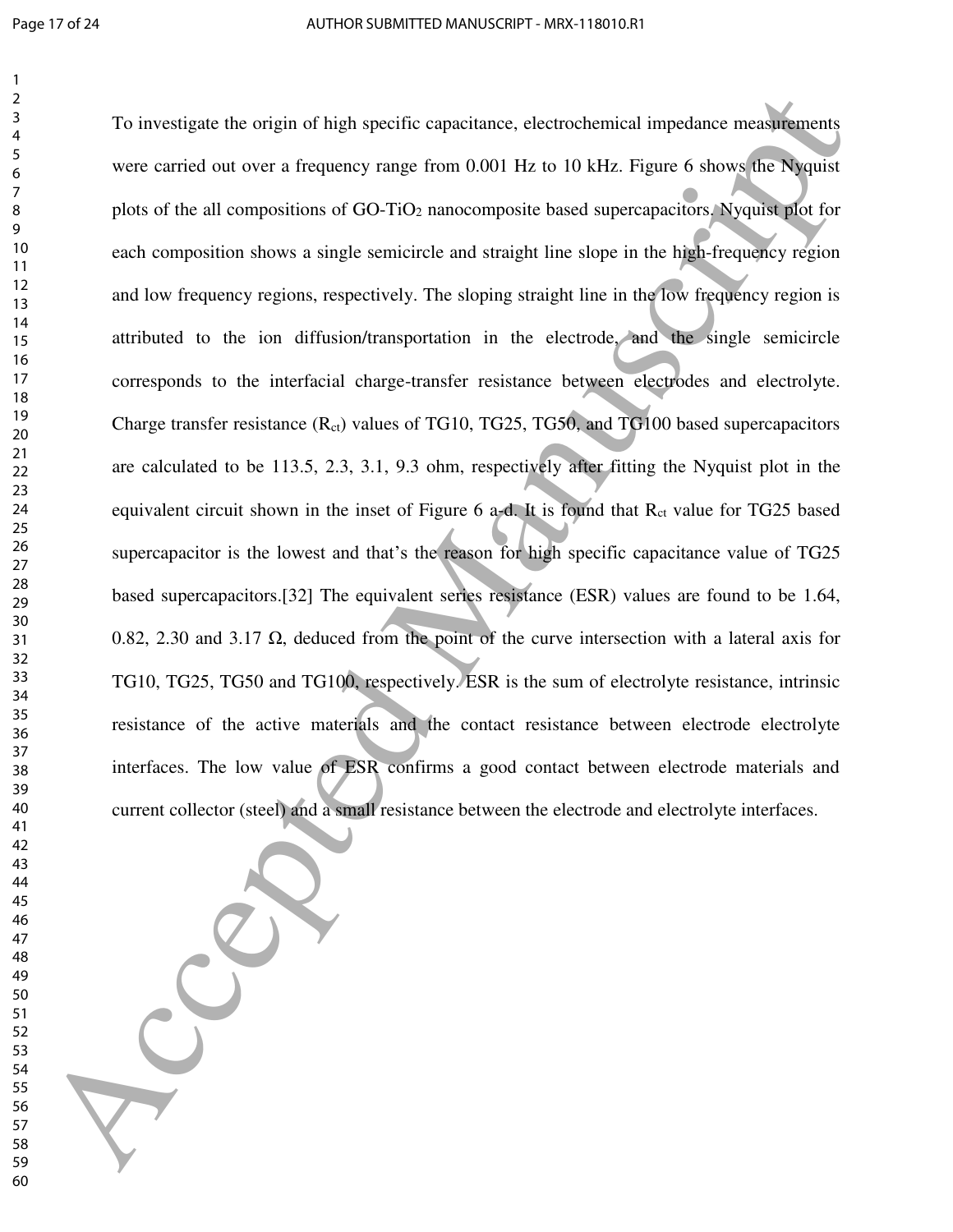

**Figure 7:** (a) Comparative Ragone plot of different compositions based device; (b) comparison of CV curves at different bending angles; (c) Cyclic stability of the TG25 based device; (d) LED illumination using fabricated supercapacitor.

Ragone plots shown in Figure 7(a) describe the corresponding relation between the specific energy density (E) and the specific power density (P), which are the main parameters that reflects the electrochemical performances of the supercapacitors. The energy densities of the TG25 supercapacitor were dramatically higher compared with that of other composites based supercapacitor, especially in cases with lower power densities (Table S3, ESI), indicating it as an ideal composition to get superior performances.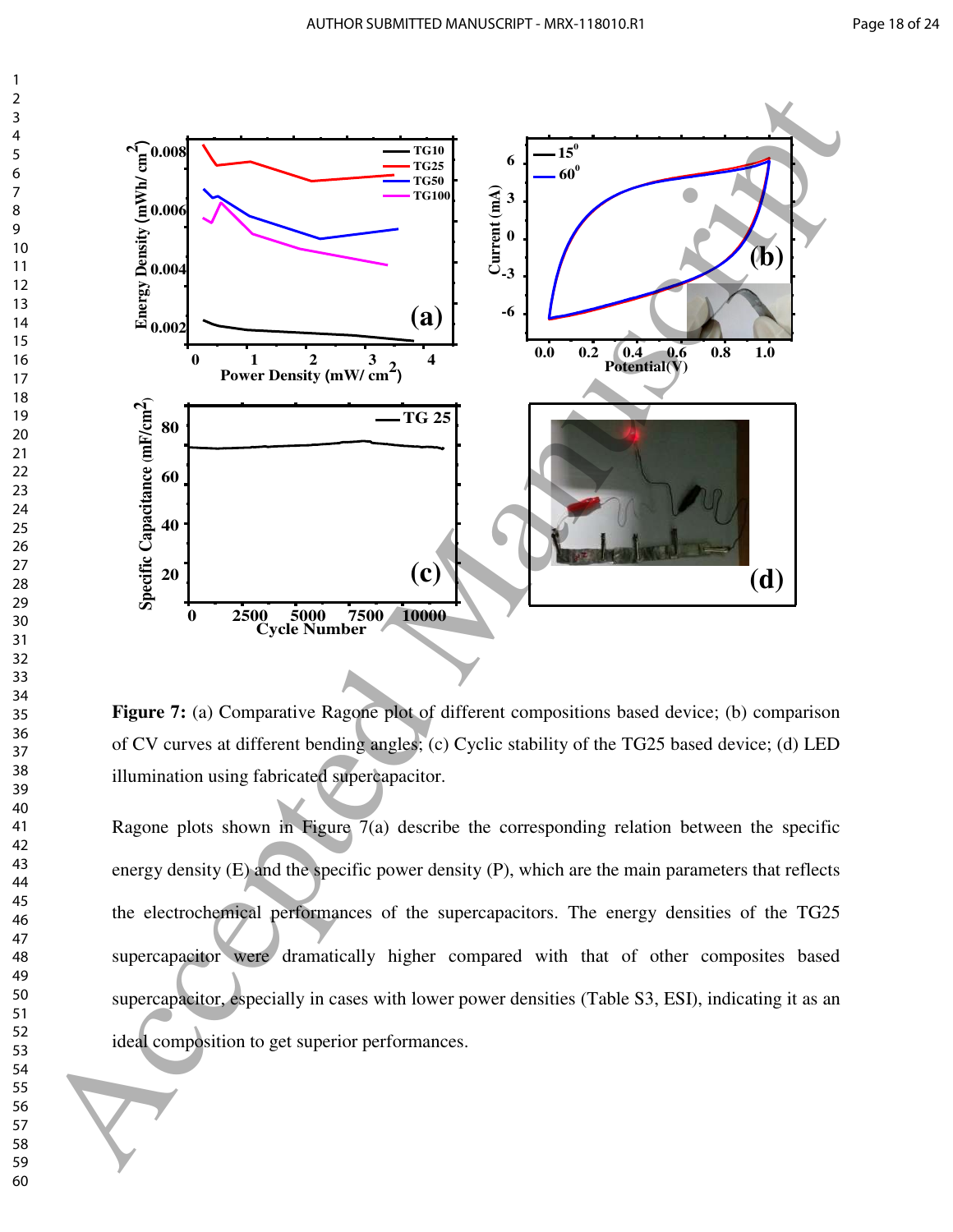The flexibility of the devices is also tested by measuring the CV curve at different bending angles. The unaltered CV curves (Figure 7b) at different bending angles confirm the nanocomposites as a potential candidate for flexible energy storage technology. Interestingly, the TG25 based supercapacitor device shows high (92%) specific capacitance retention after continuous 10,000 charge discharge cycles (7 c). Finally, to provide a clear evidence of the electrical charge storage property, we have illuminated a red LED, as shown in Figure 7(d) and video S1 in the ESI. A series combination of three supercapacitors is charged by applying 2V for 3 min. After disconnecting it from the voltage sources, it glows the red LED for 5 min and then it starts discharging and fully discharged within next 5 min.

#### **Conclusions:**

In this article, mesoporous GO-TiO<sub>2</sub> nanocomposites consisting varying proportion of GO are synthesized by a simple, easy, fast and controlled HCl catalyzed method for flexible solid-state supercapacitor applications. Evolutions of  $\overline{TiO_2}$  nanospindles of rutile phase on graphene platform are monitored by SEM, TEM, XPS, XRD and Raman analysis. Employing, a new combination of GO-TiO<sub>2</sub> as electrode active layer material and PVA-H<sub>3</sub>PO<sub>4</sub> as gel electrolyte, a high performance solid-state supercapacitor is realized. The  $GO-TiO<sub>2</sub>$  composites based flexible solid-state supercapacitor show a high specific capacitance of  $73.43 \text{ mF/cm}^2$  at a current density of 0.5 mA /cm<sup>2</sup> and 92% retention of specific capacitance after 10,000 continuous chargedischarge cycles. The superior performance of  $TiO<sub>2</sub>$  nanospindles grafted GO based supercapacitor (TG25) is originated from its large surface area of mesoporous structure of TG25 and intimate contact between graphene oxide and  $TiO<sub>2</sub>$ . Finally, three supercapacitors in a series The Beatistiny of the devices is also tested by measuring the CV curve at different density<br>speaks. The manifest CV curves (Figure 3b) at different bending angles, confine the<br>narrow-members as a parental candidate for fl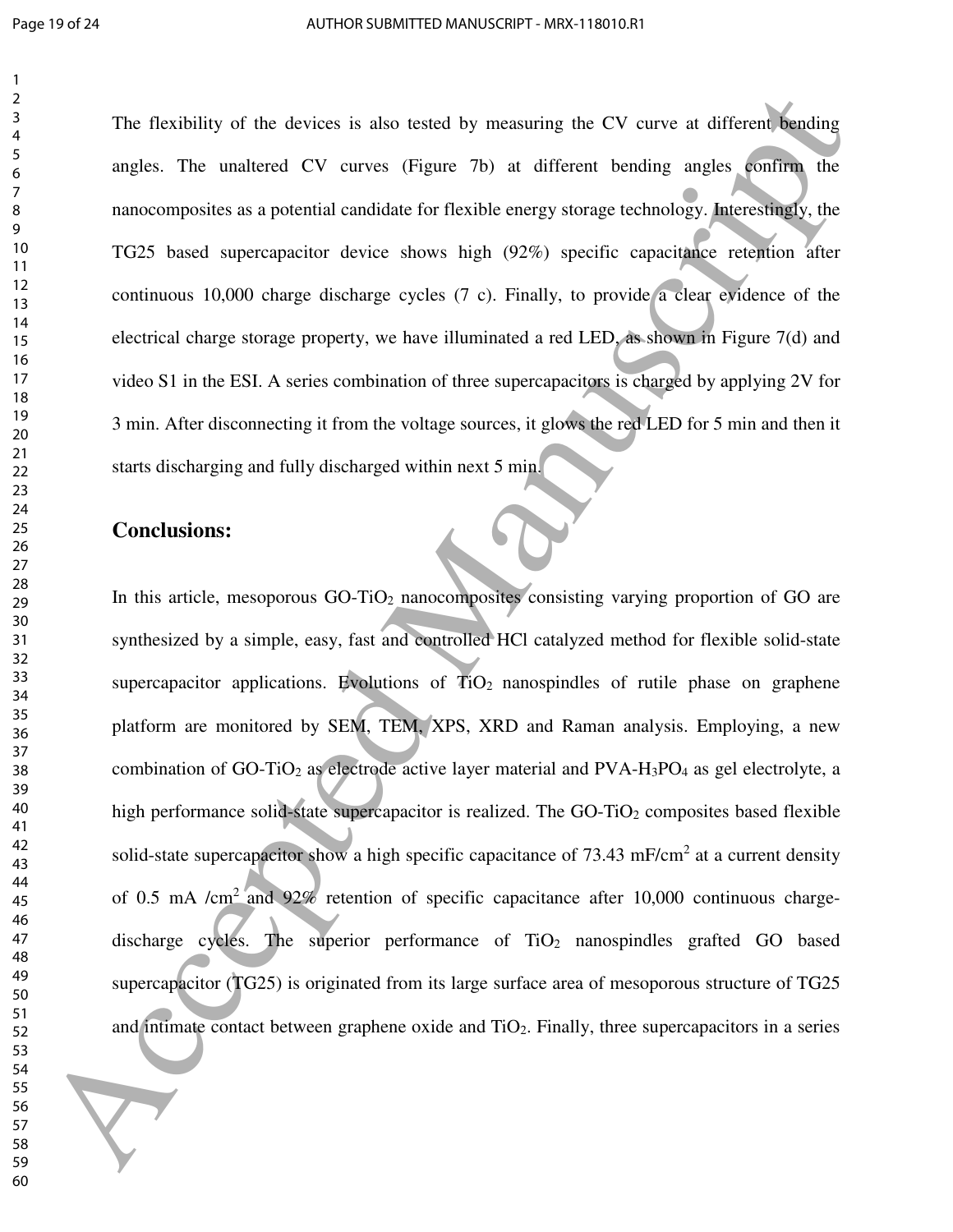have illuminated a red LED, indicating the material as a potential candidate for energy storage technology.

#### **Acknowledgments:**

This work is supported by Department of Science and Technology, Govt. of India. (Grant No IFA 13-MS-09).The authors are greatly thankful to Prof. Madhab C Das of Department of chemistry for fruitful discussion on BET adsorption isotherm analysis.

- [1] Brezesinski T, Wang J, Polleux J, Dunn B and Tolbert S H 2009 Templated nanocrystalbased porous TiO2 films for next-generation electrochemical capacitors *J. Am. Chem. Soc.* 1802–9
- [2] Ke Q, Liao Y, Yao S, Song L and Xiong X 2016 A three-dimensional TiO2/graphene porous composite with nano-carbon deposition for supercapacitor *J. Mater. Sci.* **51** 2008–
- [3] Salari M, Konstantinov K and Liu H K 2011 Enhancement of the capacitance in TiO2nanotubes through controlled introduction of oxygen vacancies *J. Mater. Chem.* **21** –33 Example 11 Accepted Manuscript (se muerical as a potential candidate for energy surface<br>
18 accepted Manuscript (see multiple and the multiple of the multiple of the multiple section of Science and Technology, GNT of Male
	- [4] Huang M, Li F, Dong F, Zhang Y X and Zhang L L 2015 MnO2-based nanostructures for high-performance supercapacitors *J. Mater. Chem. A* **3** 21380–423
	- [5] Rakhi R B, Chen W, Cha D and Alshareef H N 2011 High performance supercapacitors using metal oxide anchored graphene nanosheet electrodes *J. Mater. Chem.* **21** 16197–204

[6] Xie L J, Wu J F, Chen C M, Zhang C M, Wan L, Wang J L, Kong Q Q, Lv C X, Li K X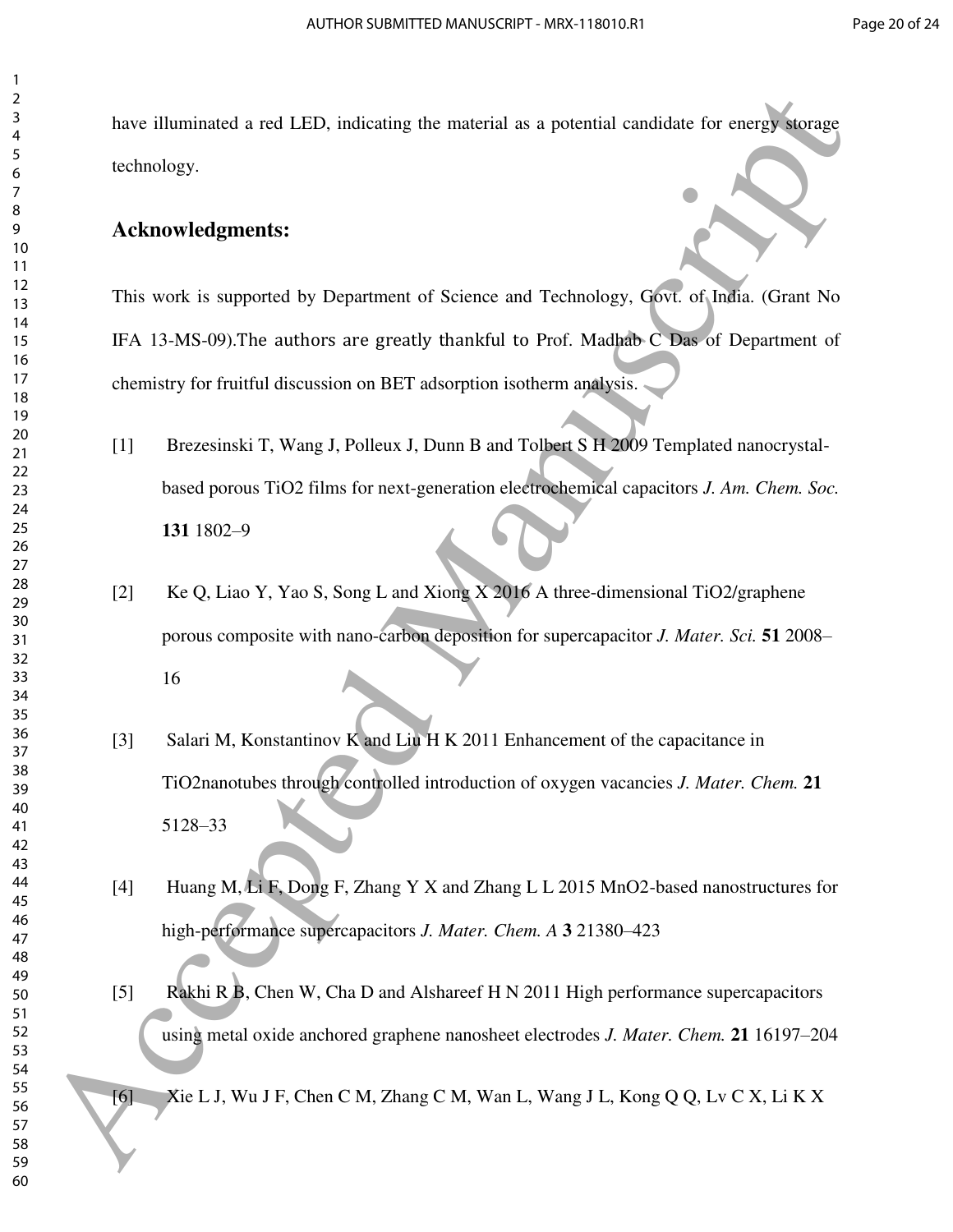| 2        |        |                                                                                         |
|----------|--------|-----------------------------------------------------------------------------------------|
| 3        |        |                                                                                         |
| 4        |        | and Sun G H 2013 A novel asymmetric supercapacitor with an activated carbon cathode     |
| 5        |        |                                                                                         |
| 6        |        | and a reduced graphene oxide-cobalt oxide nanocomposite anode J. Power Sources 242      |
| 7        |        |                                                                                         |
| 8        |        | $148 - 56$                                                                              |
| 9        |        |                                                                                         |
| 10       |        |                                                                                         |
| 11       | $[7]$  | Lang X, Hirata A, Fujita T and Chen M 2011 Nanoporous metal/oxide hybrid electrodes     |
| 12       |        |                                                                                         |
| 13       |        | for electrochemical supercapacitors Nat. Nanotechnol. 6 232-6                           |
| 14       |        |                                                                                         |
| 15<br>16 |        |                                                                                         |
| 17       | [8]    | Elmouwahidi A, Bailón-García E, Castelo-Quibén J, Pérez-Cadenas A F, Maldonado-         |
| 18       |        |                                                                                         |
| 19       |        | Hódar F J and Carrasco-Marín F 2018 Carbon-TiO2 composites as high-performance          |
| 20       |        |                                                                                         |
| 21       |        |                                                                                         |
| 22       |        | supercapacitor electrodes: Synergistic effect between carbon and metal oxide phases J.  |
| 23       |        |                                                                                         |
| 24       |        | Mater. Chem. A 6 633-44                                                                 |
| 25       |        |                                                                                         |
| 26       |        |                                                                                         |
| 27       | [9]    | Zhang Y, Zhao Y, Cao S, Yin Z, Cheng L and Wu L 2017 Design and Synthesis of            |
| 28       |        |                                                                                         |
| 29<br>30 |        | Hierarchical SiO2@C/TiO2Hollow Spheres for High-Performance Supercapacitors ACS         |
| 31       |        |                                                                                         |
| 32       |        | Appl. Mater. Interfaces 9 29982-91                                                      |
| 33       |        |                                                                                         |
| 34       |        |                                                                                         |
| 35       | $[10]$ | W. Lai C, W. Low F, W. Chong S, P.P. Wong C, Binti Mohamed Siddick S Z, C. Juan J       |
| 36       |        |                                                                                         |
| 37       |        | and B. Abdul Hamid S 2015 An Overview: Recent Development of Titanium Dioxide           |
| 38       |        |                                                                                         |
| 39       |        | Loaded Graphene Nanocomposite Film for Solar Application Curr. Org. Chem. 19 1882–      |
| 40       |        |                                                                                         |
| 41       |        | 95                                                                                      |
| 42       |        |                                                                                         |
| 43<br>44 |        |                                                                                         |
| 45       |        |                                                                                         |
| 46       | $[11]$ | Ding Q, Li W L, Zhao W L, Wang J Y, Xing Y P, Li X, Xue T, Qi W, Zhang K L, Yang        |
| 47       |        |                                                                                         |
| 48       |        | Z C and Zhao J S 2017 Plasma assisted fabrication of multi-layer graphene/nickel hybrid |
| 49       |        |                                                                                         |
| 50       |        | film as enhanced micro-supercapacitor electrodes IOP Conf. Ser. Mater. Sci. Eng. 182    |
| 51       |        |                                                                                         |
| 52       |        | 012014                                                                                  |
| 53       |        |                                                                                         |
| 54       |        |                                                                                         |
| 55       | [12]   | Yang Y C, Huang W Q, Xu L, Hu W, Peng P and Huang G F 2017 Hybrid                       |
| 56<br>57 |        |                                                                                         |
| 58       |        |                                                                                         |
| 59       |        |                                                                                         |
| 60       |        |                                                                                         |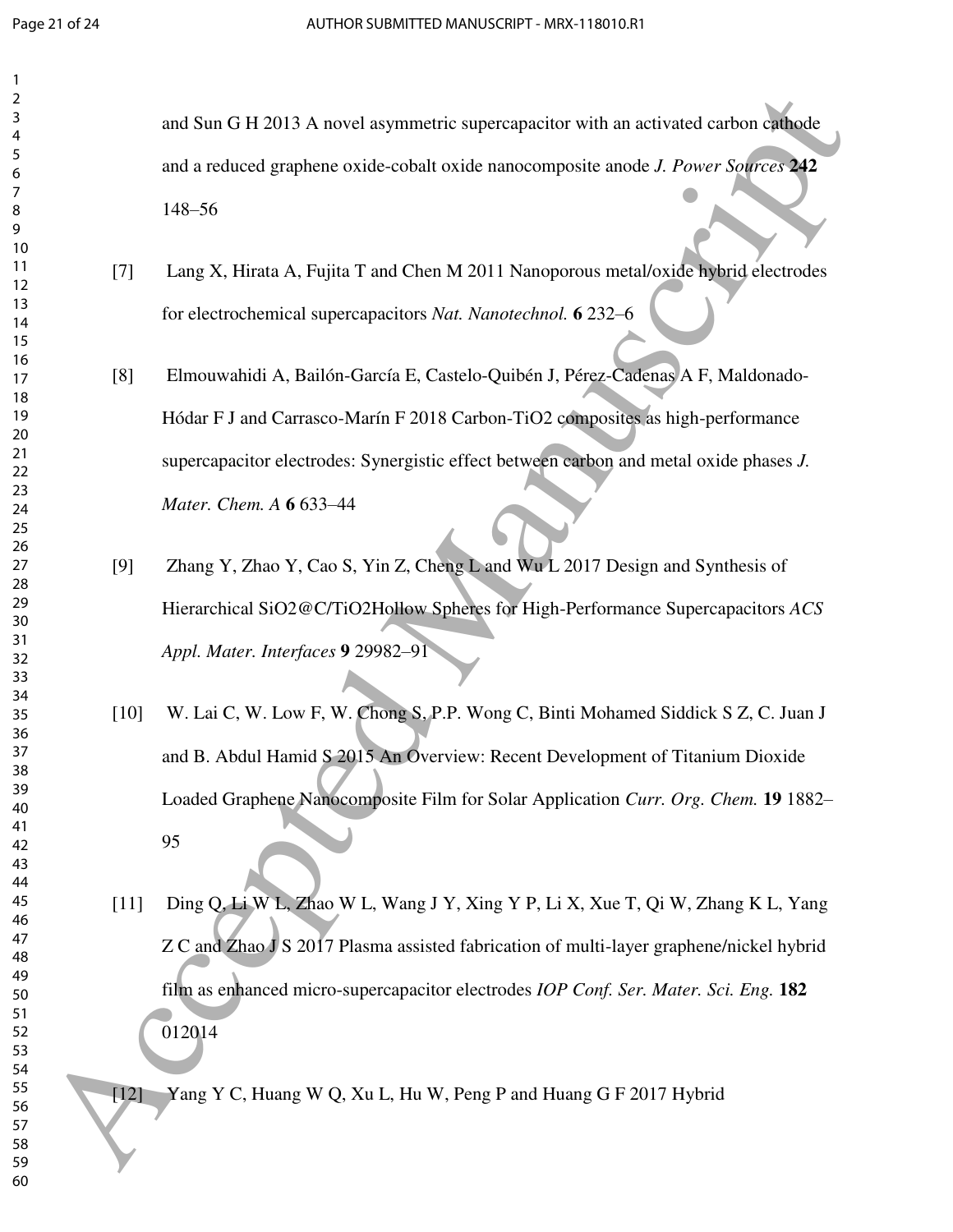TiO2/graphene derivatives nanocomposites: Is functionalized graphene better than pristine graphene for enhanced photocatalytic activity? *Catal. Sci. Technol.* **7** 1423–32

- [13] Zhang L, Zhang F, Yang X, Long G, Wu Y, Zhang T, Leng K, Huang Y, Ma Y, Yu A and Chen Y 2013 Porous 3D graphene-based bulk materials with exceptional high surface area and excellent conductivity for supercapacitors *Sci. Rep.* **3** 1408
- [14] Ghosh S, Calizo I, Teweldebrhan D, Pokatilov E P, Nika D L, Balandin A A, Bao W, Miao F and Lau C N 2008 Extremely high thermal conductivity of graphene: Prospects for thermal management applications in nanoelectronic circuits *Appl. Phys. Lett.* **92** 151911
- [15] Li Z F, Zhang H, Liu Q, Sun L, Stanciu L and Xie J 2013 Fabrication of high-surfacearea graphene/polyaniline nanocomposites and their application in supercapacitors *ACS Appl. Mater. Interfaces* **5** 2685–91
- [16] Peng G, Ellis J E, Xu G, Xu X and Star A 2016 In Situ Grown TiO2Nanospindles Facilitate the Formation of Holey Reduced Graphene Oxide by Photodegradation *ACS Appl. Mater. Interfaces* **8** 7403–10
- [17] Han J T, Kim B J, Kim B G, Kim J S, Jeong B H, Jeong S Y, Jeong H J, Cho J H and Lee G W 2011 Enhanced electrical properties of reduced graphene oxide multilayer films by in-situ insertion of a TiO2layer *ACS Nano* **5** 8884–91 130 Mappleme derivatives ramocomposites 15 (motionalized graphene better that propine<br>
80 Accepted Manuscriptocal photocalalytic activity? Cond. See Termine Manuscriptocal<br>
80 Accepted Manuscriptocal photocalalytic activi
	- [18] Xiang C, Li M, Zhi M, Manivannan A and Wu N 2012 Reduced graphene oxide/titanium dioxide composites for supercapacitor electrodes: Shape and coupling effects *J. Mater. Chem.* **22** 19161–7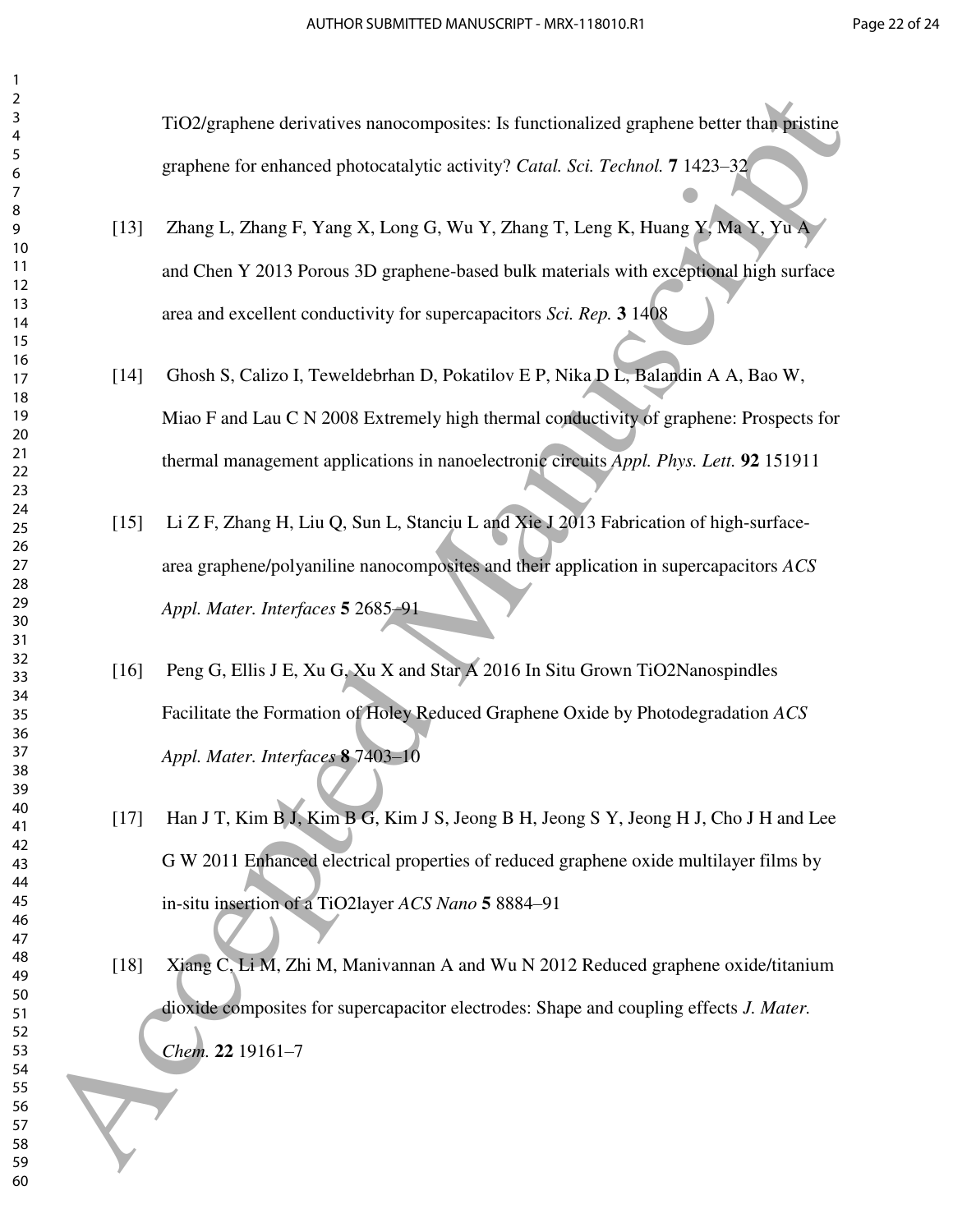| 2        |        |                                                                                               |
|----------|--------|-----------------------------------------------------------------------------------------------|
| 3        | $[19]$ | Salari M, Aboutalebi S H, Chidembo A T, Nevirkovets I P, Konstantinov K and Liu H K           |
| 4<br>5   |        |                                                                                               |
| 6        |        | 2012 Enhancement of the electrochemical capacitance of TiO 2 nanotube arrays through          |
| 7        |        | controlled phase transformation of anatase to rutile <i>Phys. Chem. Chem. Phys.</i> 14 4770–9 |
| 8<br>9   |        |                                                                                               |
| 10       |        |                                                                                               |
| 11<br>12 | $[20]$ | Kim J, Khoh W H, Wee B H and Hong J D 2015 Fabrication of flexible reduced graphene           |
| 13       |        |                                                                                               |
| 14       |        | oxide-TiO2 freestanding films for supercapacitor application RSC Adv. 5 9904-11               |
| 15<br>16 |        |                                                                                               |
| 17       | $[21]$ | Midya A, Mamidala V, Yang J X, Ang P K L, Chen Z K, Ji W and Loh K P 2010                     |
| 18       |        |                                                                                               |
| 19<br>20 |        | Synthesis and superior optical-limiting properties of fluorene-thiophene- benzothiadazole     |
| 21       |        | polymer-functionalized graphene sheets Small 6 2292-300                                       |
| 22<br>23 |        |                                                                                               |
| 24       |        |                                                                                               |
| 25       | $[22]$ | Midya A, Mukherjee S, Roy S, Santra S, Manna N and Ray S K 2018 Selective                     |
| 26<br>27 |        | chloroform sensor using thiol functionalized reduced graphene oxide at room temperature       |
| 28       |        |                                                                                               |
| 29<br>30 |        | Mater. Res. Express 5 025604                                                                  |
| 31       |        |                                                                                               |
| 32       | $[23]$ | Liang Y, Wang H, Casalongue H S, Chen Z and Dai H 2010 TiO2Nanocrystals grown on              |
| 33<br>34 |        |                                                                                               |
| 35       |        | graphene as advanced photocatalytic hybrid materials Nano Res. 3 701-5                        |
| 36<br>37 |        |                                                                                               |
| 38       | $[24]$ | Sher Shah M S A, Park A R, Zhang K, Park J H and Yoo P J 2012 Green synthesis of              |
| 39       |        |                                                                                               |
| 40<br>41 |        | biphasic TiO2-reduced graphene oxide nanocomposites with highly enhanced                      |
| 42       |        |                                                                                               |
| 43<br>44 |        | photocatalytic activity ACS Appl. Mater. Interfaces 4 3893-901                                |
| 45       |        |                                                                                               |
| 46       | $[25]$ | Lin J, Wang B, Sproul W D, Ou Y and Dahan I 2013 Anatase and rutile TiO2films                 |
| 47<br>48 |        |                                                                                               |
| 49       |        | deposited by arc-free deep oscillation magnetron sputtering <i>J. Phys. D. Appl. Phys.</i> 46 |
| 50<br>51 |        | 084008                                                                                        |
| 52       |        |                                                                                               |
| 53       |        |                                                                                               |
| 54<br>55 | $[26]$ | Wu M, Long J, Huang A, Luo Y, Feng S and Xu R 1999 Microemulsion-mediated                     |
| 56       |        |                                                                                               |
| 57<br>58 |        |                                                                                               |
| 59       |        |                                                                                               |
| 60       |        |                                                                                               |